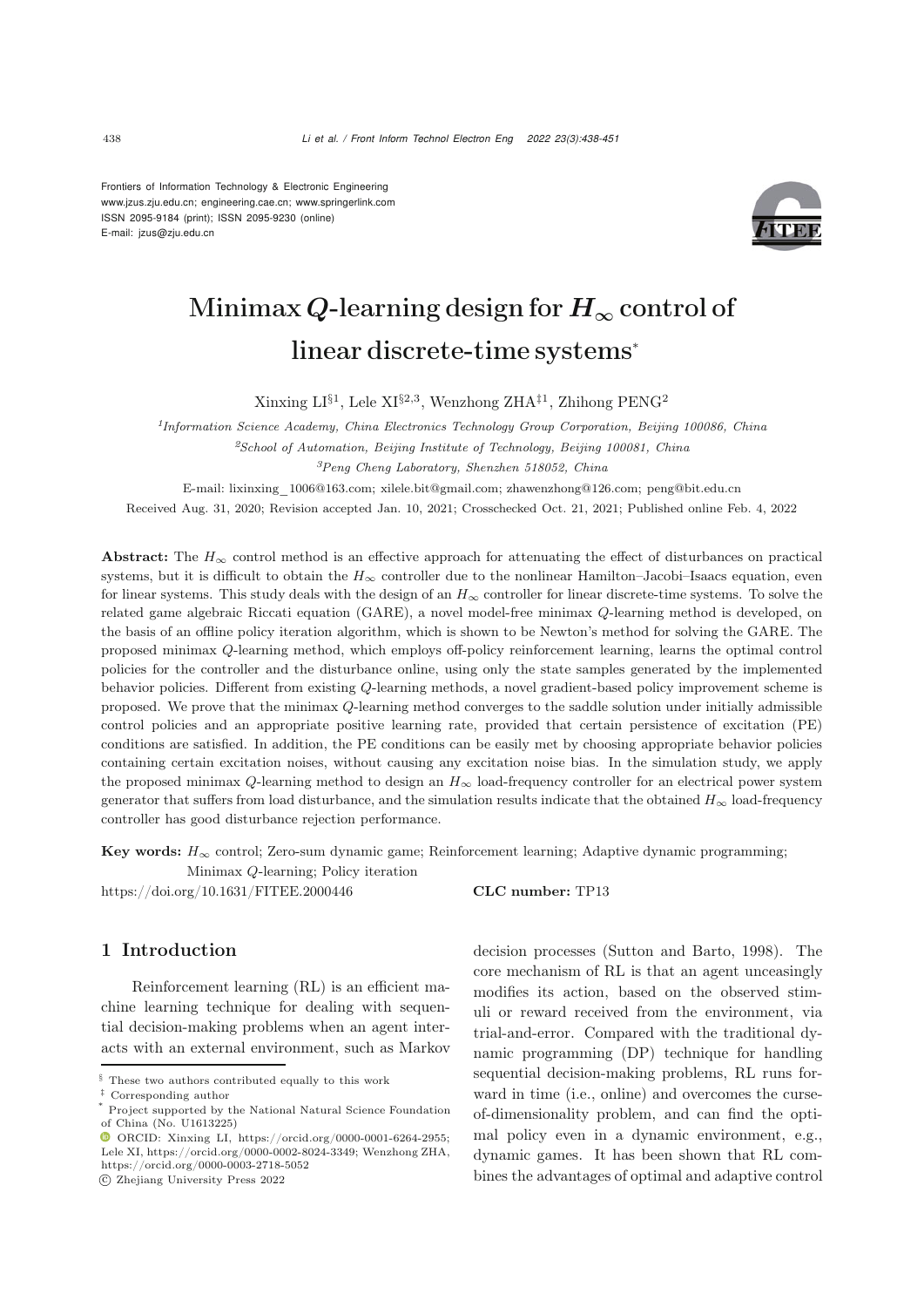[\(Kiumarsi et al., 2018\)](#page-12-0), which makes it a promising technique for solving optimal control problems and dynamic games. In the control field, RL is also referred to as adaptive dynamic programming (ADP). ADP approaches can be classified into several main schemes: heuristic dynamic programming (HDP), action-dependent HDP (ADHDP), dual heuristic dynamic programming (DHP), ADDHP, globalized D[HP](#page-12-1) [\(GDHP\),](#page-12-1) [and](#page-12-1) [ADGDHP](#page-12-1) [\(](#page-12-1)Prokhorov and Wunsch, [1997\)](#page-12-1). During the last few years, many elegant ADP approaches have been proposed to solve optim[al](#page-12-3) [control](#page-12-3) [problems](#page-12-3) [\(He and Zhong, 2018](#page-12-2)[;](#page-12-3) Li HR et al., [2020](#page-12-3)) and dynamic games [\(Vamvoudakis et al.](#page-13-1), [2017](#page-13-1)[;](#page-13-3) [Zhu et al.](#page-13-2)[,](#page-13-3) [2017](#page-13-2)[;](#page-13-3) [Li XX et al., 2019](#page-12-4)[;](#page-13-3) Valadbeigi et al., [2020\)](#page-13-3).

Due to the uncertainty caused by the environment, most practical systems always suffer from external disturbances. To attenuate the effect of disturbances on the system performance, controllers that can offer robust performance and guarantee stabilization are needed. One of the most effective approaches is the  $H_{\infty}$  control theory, which concentrates on designing controllers to achieve disturbance attenuation in the  $L_2$ -gain setting [\(Doyle et al., 1989;](#page-12-5) [Başar and Bernhard, 1995\)](#page-12-6). It is well known that obtaining an  $H_{\infty}$  controller requires solving the nonlinear Hamilton–Jacobi–Isaacs (HJI) equation. However, obtaining the analytic solution of the HJI equation is impossible. Thus, an approximate solution is alw[ays](#page-13-4) [obtained](#page-13-4) [instead](#page-13-4) [\(](#page-13-4)Sakamoto and van der Schaft, [2008\)](#page-13-4). Over the past few years, many ADP methods have been developed to solve continuoustime HJI equations. [Luo et al.](#page-12-7) [\(2015\)](#page-12-7) proposed a model-free policy iteration (PI) algorithm with one iteration loop for designing an  $H_{\infty}$  controller for nonlinear continuous-time systems, by employing offpolicy RL. [Modares et al.](#page-12-8) [\(2015\)](#page-12-8) developed an online off-policy ADP algorithm for the  $H_{\infty}$  tracking control of continuous-time systems, to name a few.

Compared with  $H_{\infty}$  control of continuous-time systems,  $H_{\infty}$  control of discrete-time systems is more challenging, because the discrete-time HJI equations do [not](#page-12-6) [have](#page-12-6) [a](#page-12-6) [closed-loop](#page-12-6) [form](#page-12-6) [\(](#page-12-6)Başar and Bernhard, [1995](#page-12-6)). To solve discrete-time HJI equations, [Mehraeen et al.](#page-12-9) [\(2013](#page-12-9)) proposed an offline PI algorithm with two iteration loops by using Taylor series. To obviate the need for knowledge of the system, [Zhang et al.](#page-13-5) [\(2014\)](#page-13-5) proposed an online PI algorithm by introducing a neural network (NN) identification scheme. Further, a completely model-free GDHP approach was presented without the need for the NN identifier [\(Zhong et al., 2018](#page-13-6)). By employing off-policy RL, [Kiumarsi et al.](#page-12-10) [\(2017](#page-12-10)) proposed a model-free ADP method that can learn the  $H_{\infty}$  controller for linear discrete-time systems online. Q-learning serves as another powerful tool for handling discrete-time  $H_{\infty}$  control problems. The first Q-learning method with guaranteed convergence was proposed by [Watkins and Dayan](#page-13-7) [\(1992](#page-13-7)) to solve Markov decision processes by employing the temporal-difference (TD) learning technique. Then, minimax Q-learning and Nash-Q learning were developed for zero-sum and nonzero-sum stochastic games with finite state and action spaces, respectively [\(Littman](#page-12-11), [2001](#page-12-11)). Over the past few years, many efficient Q-learning approaches have been develop[ed](#page-12-12) [for](#page-12-12) [optimal](#page-12-12) [control](#page-12-12) [\(Wei QL et al.](#page-13-8)[,](#page-12-12) [2017](#page-13-8)[;](#page-12-12) Luo et al., [2018;](#page-12-12) [Wei YF et al.](#page-13-9), [2019](#page-13-9); [Yan et al., 2019](#page-13-10)) and  $H_{\infty}$  [control](#page-13-11) [\(Al-Tamimi et al., 2007](#page-12-13)[;](#page-13-11) Rizvi and Lin, [2018](#page-13-11)[;](#page-12-13) [Valadbeigi et al.](#page-13-3)[,](#page-12-13) [2020](#page-13-3)[\).](#page-12-13) [In](#page-12-13) Al-Tamimi et al. [\(2007\)](#page-12-13), a value-iteration-based Q-learning algorithm with convergence guarantee was presented to solve the discrete-time zero-sum game problem, but this algorithm suffers from the excitation noise bias problem, because the injected probing noises in the policy evaluation step will cause excitation noise bias [\(Kiumarsi et al., 2017\)](#page-12-10). On the basis of this state feedback Q-learning, output feedback Q-learning methods that overcome the excitation noi[se](#page-13-11) [bias](#page-13-11) [problem](#page-13-11) [have](#page-13-11) [been](#page-13-11) [proposed](#page-13-11) [\(](#page-13-11)Rizvi and Lin, [2018](#page-13-11); [Valadbeigi et al.](#page-13-3), [2020](#page-13-3)). Generally speaking, most of the existing Q-learning methods for  $H_{\infty}$ control of linear discrete-time systems are based on value iteration. Meanwhile, theoretical foundations for policy-iteration-based Q-learning are relatively lacking in the literature. Although the convergence analyses of minimax Q-learning and policy iteration for stochastic games were given in [Littman](#page-12-11) [\(2001](#page-12-11)) and [Hansen et al.](#page-12-14) [\(2003\)](#page-12-14), respectively, these results do not hold for  $H_{\infty}$  control of discrete-time systems with continuous state and action spaces.

Inspired by off-policy RL and adaptive control, we develop a novel policy-iteration-based minimax  $Q$ -learning method for  $H_{\infty}$  control of linear discretetime systems, with guaranteed convergence. The main contributions of this study are summarized as follows:

1. The proposed policy-iteration-based minimax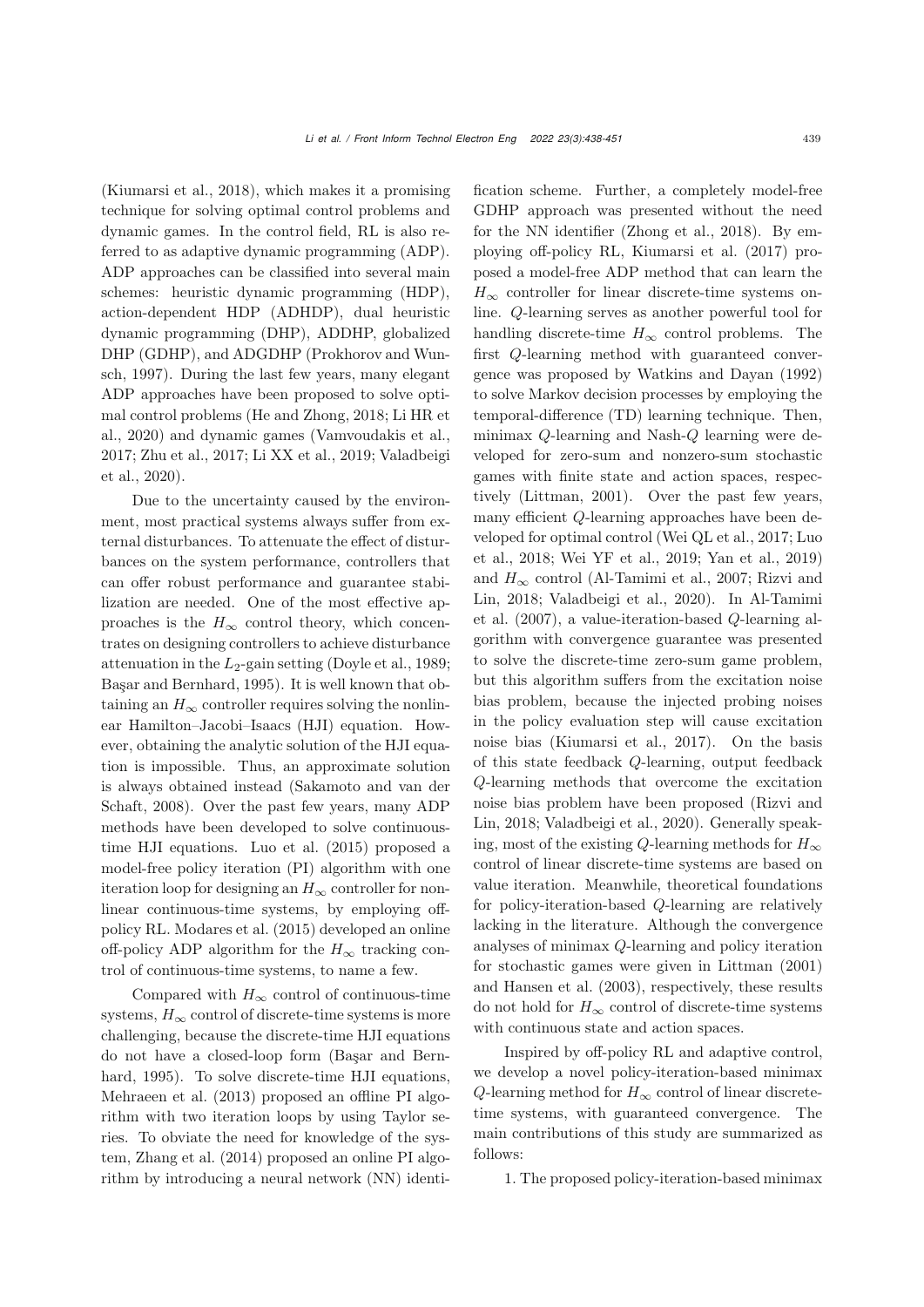Q-learning method, which employs an off-policy RL technique, learns the  $H_{\infty}$  controller online using only the state samples generated by the behavior polices, without querying the system model or causing any excitation noise bias.

2. Different from existing Q-learning methods [\(Al-Tamimi et al.](#page-12-13)[,](#page-13-3) [2007](#page-12-13)[;](#page-13-3) [Rizvi and Lin](#page-13-11)[,](#page-13-3) [2018;](#page-13-11) Valadbeigi et al., [2020](#page-13-3); [Luo et al., 2021\)](#page-12-15), we develop a novel policy improvement scheme by borrowing the idea of a stochastic gradient algorithm. The newly improved control policies can be obtained via online learning without the need for calculating the inverse of the value matrix after performing policy evaluation. Moreover, this policy improvement scheme applies to  $H_{\infty}$  control of nonlinear discrete-time systems.

3. Unlike TD-based minimax Q-learning for stochastic games [\(Littman, 2001](#page-12-11)), our minimax Qlearning method is based on policy iteration. In addition, we give a rigorous convergence analysis of offline policy iteration for  $H_{\infty}$  control of linear discretetime systems by proving its equivalence to Newton's method for solving the game algebraic Riccati equation (GARE), and on this basis, we prove that the proposed policy-iteration-based minimax Q-learning method converges to the exact saddle solution under an appropriate learning rate and certain persistence of excitation (PE) conditions.

Notations:  $\mathbb{R}^n$  denotes the *n*-dimensional Euclidean space.  $\mathbb{R}^{n \times m}$  is the set of real  $n \times m$  matrices.  $\otimes$  stands for the Kronecker product. vec $(\cdot)$ is the vectorization operator that stacks each column of a matrix into a one-column vector. For vector  $x \in \mathbb{R}^n$ , the Kronecker product quadratic polynomial basis vector of *x* is defined as  $\sigma(x)$  =  $[x_1^2, \ldots, x_1x_n, x_2^2, \ldots, x_2x_n, \ldots, x_{n-1}x_n, x_n^2]^{\mathrm{T}}$ . The Frobenius norm for matrix  $\mathbf{A} \in \mathbb{R}^{n \times m}$  is defined as  $||A|| = (\text{tr}(A^T A))^{1/2}$ , where  $\text{tr}(\cdot)$  represents the trace of a matrix. For a real symmetric matrix  $\mathbf{E} \in \mathbb{R}^{n \times n}$ ,  $\lambda_{\min}(\mathbf{E})$ ,  $\lambda_{\max}(\mathbf{E})$ , and  $\rho(\mathbf{E})$  denote the minimum eigenvalue, maximum eigenvalue, and spectral radius of *E*, respectively.

#### 2 Problem statement

In this section, we give the formulation of the worst-case controller design problem, that is, the  $H_{\infty}$ optimal control of linear discrete-time systems. Consider the following linear discrete-time system with

two types of inputs:

<span id="page-2-0"></span>
$$
x_{k+1} = Ax_k + Bu_k + Dw_k, \qquad (1)
$$

where  $x_k \in \mathbb{R}^n$  is the system state vector,  $u_k \in \mathbb{R}^{m_1}$ is the control input vector, and  $w_k \in \mathbb{R}^{m_2}$  is an external disturbance input vector belonging to the squaresummable space  $L_2(0, \infty)$ , i.e.,  $\sum_{k=0}^{\infty} \mathbf{w}_k^{\mathrm{T}} \mathbf{w}_k < \infty$ (thus,  $w_k$  has finite energy). The plant matrix  $A \in \mathbb{R}^{n \times n}$  and the input matrices  $B \in \mathbb{R}^{n \times m_1}$  and  $D \in \mathbb{R}^{n \times m_2}$  are assumed to be unknown.

The aim of  $H_{\infty}$  control is to find the optimal control policy  $u^*$  such that system [\(1\)](#page-2-0) is asymptotically stable with  $w_k = 0$  and the following disturbance attenuation condition

$$
\sum_{k=0}^{\infty} \left(\boldsymbol{x}_k^{\mathrm{T}} \boldsymbol{S} \boldsymbol{x}_k + \boldsymbol{u}_k^{\mathrm{T}} \boldsymbol{R} \boldsymbol{u}_k\right) \leq \gamma^2 \sum_{k=0}^{\infty} \boldsymbol{w}_k^{\mathrm{T}} \boldsymbol{w}_k
$$

is satisfied, where *S* and *R* are user-defined positive definite matrices, and  $\gamma > 0$  is a prescribed constant disturbance attenuation level. To make sure that the problem is solvable, we make controllability and observability assumptions on  $(A, B)$  and  $(A, \sqrt{S})$ , respectively.

According to [Başar and Bernhard](#page-12-6) [\(1995\)](#page-12-6), the  $H_{\infty}$  optimal control problem can be equivalently translated into a two-player zero-sum linear quadratic dynamic game, i.e., the following minimax optimization problem:

$$
(\boldsymbol{u}_k^*, \boldsymbol{w}_k^*)
$$
  
= min<sub>u<sub>k</sub></sub> max<sub>w<sub>k</sub></sub>  $\sum_{i=k}^{\infty} (\boldsymbol{x}_i^{\mathrm{T}} \boldsymbol{S} \boldsymbol{x}_i + \boldsymbol{u}_i^{\mathrm{T}} \boldsymbol{R} \boldsymbol{u}_i - \gamma^2 \boldsymbol{w}_i^{\mathrm{T}} \boldsymbol{w}_i)$   
= max<sub>w<sub>k</sub></sub> min<sub>u<sub>k</sub></sub>  $\sum_{i=k}^{\infty} (\boldsymbol{x}_i^{\mathrm{T}} \boldsymbol{S} \boldsymbol{x}_i + \boldsymbol{u}_i^{\mathrm{T}} \boldsymbol{R} \boldsymbol{u}_i - \gamma^2 \boldsymbol{w}_i^{\mathrm{T}} \boldsymbol{w}_i)$  (2)

subject to

$$
\boldsymbol{x}_{k+1} = \boldsymbol{A}\boldsymbol{x}_k + \boldsymbol{B}\boldsymbol{u}_k^* + \boldsymbol{D}\boldsymbol{w}_k^*.
$$
 (3)

 $V(x_k) = \sum_{i=k}^{\infty} (x_i^{\mathrm{T}} S x_i + \boldsymbol{u}_i^{\mathrm{T}} R \boldsymbol{u}_i - \gamma^2 \boldsymbol{w}_i^{\mathrm{T}} \boldsymbol{w}_i)$  is the value function corresponding to admissible control policies *u* and *w*. The goal of the zero-sum dynamic game is to find the feedback saddle solution  $(u^*, w^*)$ such that the following inequality

<span id="page-2-1"></span>
$$
V(\boldsymbol{x}_k, \boldsymbol{u}_k^*, \boldsymbol{w}_k) \leq V^*(\boldsymbol{x}_k, \boldsymbol{u}_k^*, \boldsymbol{w}_k^*) \leq V(\boldsymbol{x}_k, \boldsymbol{u}_k, \boldsymbol{w}_k^*), \forall k
$$
\n(4)

is satisfied for arbitrary admissible control policies  $u$  and  $w$ . From inequality [\(4\)](#page-2-1), we know that no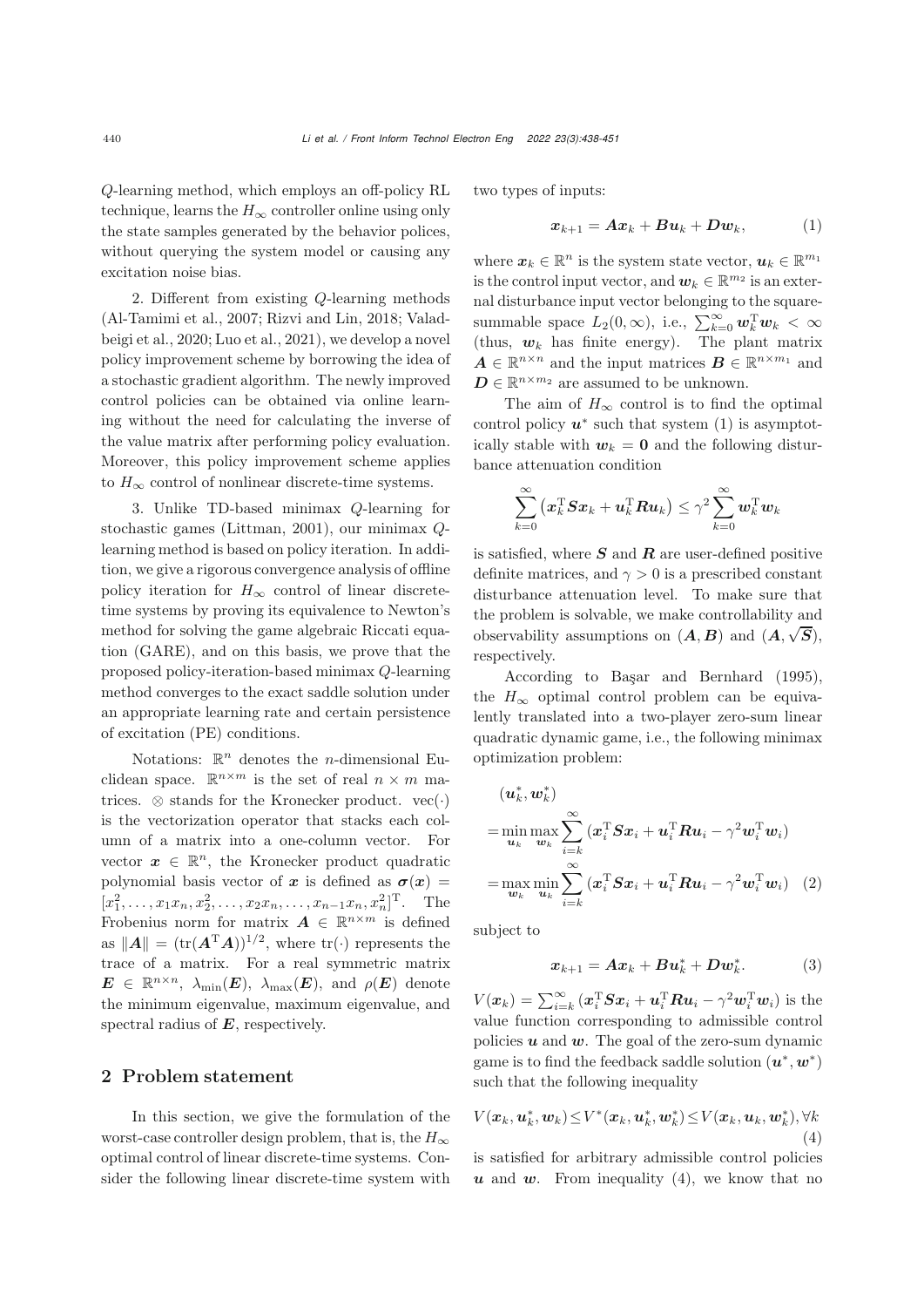(7)

player will deviate from (*u*∗, *w*∗), because a unilateral change of strategy will cause a loss of revenue for both players.

According to Bellman's principle of optimality, the feedback saddle solution  $(\boldsymbol{u}^*, \boldsymbol{w}^*)$  should satisfy the following Bellman optimality equation:

<span id="page-3-0"></span>
$$
V^*(x_k) = \mathbf{x}_k^{\mathrm{T}} \mathbf{S} \mathbf{x}_k + (\mathbf{u}_k^*)^{\mathrm{T}} \mathbf{R} \mathbf{u}_k^* - \gamma^2 (\mathbf{w}_k^*)^{\mathrm{T}} \mathbf{w}_k^* + V^*(\mathbf{x}_{k+1}),
$$
\n(5)

where  $x_{k+1} = Ax_k + Bu_k^* + Dw_k^*$ [.](#page-12-6) [From](#page-12-6) Başar and Bernhard [\(1995](#page-12-6)), we can represent the value function  $V^*(x_k)$  as a quadratic form of the state, i.e.,  $V^*(x_k) = x_k^{\mathrm{T}} P x_k$ , where *P* is the positive semi-definite value matrix. Substituting  $V^*(x_k)$  =  $x_k^{\mathrm{T}} P x_k$  into Eq. [\(5\)](#page-3-0) gives the feedback gains corresponding to the saddle solution:

<span id="page-3-1"></span>
$$
K_1^* =
$$
\n
$$
(B^TPD(\gamma^2I - D^TPD)^{-1}D^T + PBR + B^TPB)^{-1}
$$
\n
$$
\times (B^TPA + B^TPD(\gamma^2I - D^TPD)^{-1}D^TPA),
$$
\n(6)\n
$$
K_2^* =
$$
\n
$$
(-D^TPB(R + B^TPB)^{-1}B^TPD + D^TPD - \gamma^2I)^{-1}
$$
\n
$$
\times (D^TPA - D^TPB(R + B^TPB)^{-1}B^TPA);
$$

hence,  $u_k^* = -K_1^* x_k$  and  $w_k^* = -K_2^* x_k$ . Substituting  $u_k^*$  and  $w_k^*$  into Eq. [\(5\)](#page-3-0) then yields the compact form of the GARE

<span id="page-3-2"></span>
$$
P = A^{\mathrm{T}}PA + S - \left[A^{\mathrm{T}}PB \quad A^{\mathrm{T}}PD\right] \times \left[\begin{array}{cc} R + B^{\mathrm{T}}PB & B^{\mathrm{T}}PD \\ D^{\mathrm{T}}PB & D^{\mathrm{T}}PD-\gamma^{2}I \end{array}\right]^{-1}\left[\begin{array}{c} B^{\mathrm{T}}PA \\ D^{\mathrm{T}}PA \end{array}\right].
$$
\n(8)

To guarantee a unique feedback saddle solution, the following inequalities

$$
I - \gamma^{-2} D^{\mathrm{T}} P D > 0, \tag{9}
$$

$$
\boldsymbol{I} + \boldsymbol{B}^{\mathrm{T}} \boldsymbol{P} \boldsymbol{B} > 0 \tag{10}
$$

should be satisfied [\(Başar and Bernhard](#page-12-6), [1995](#page-12-6)). Furthermore, the disturbance attenuation level  $\gamma$  should be selected such that  $\gamma \geq \gamma^* > 0$  is satisfied, where  $\gamma^* > 0$  is the infimum of  $\gamma$ .

From Eqs. [\(6\)](#page-3-1)–[\(8\)](#page-3-2), we know that obtaining  $K_1^*$ and  $K_2^*$  requires solving the GARE, which is a nonlinear matrix equation. Moreover, Eqs.  $(6)$ – $(8)$  are dependent on full knowledge of *A*, *B*, and *D*, which are assumed to be unknown in this study. In the following sections, we will develop a minimax Qlearning algorithm to learn online  $K_1^*$  and  $K_2^*$  without querying the system models *A*, *B*, and *D*.

## 3 Offline policy iteration for zero-sum linear quadratic dynamic games

Before deriving the online minimax Q-learning algorithm, we first introduce the model-based offline PI al[gorithm](#page-12-10) [deduced](#page-12-10) [from](#page-12-10) [Algorithm](#page-12-10) [1](#page-12-10) [in](#page-12-10) Kiumarsi et al. [\(2017\)](#page-12-10). The offline PI algorithm lays the foundation for the following minimax Q-learning algorithm. The offline PI algorithm, employing a successive approximation technique, indirectly solves the nonlinear GARE [\(8\)](#page-3-2) by constructing a sequence of linear matrix equations. The detailed algorithm is given in Algorithm 1.

Algorithm 1 Model-based offline policy iteration algorithm

- 1: Start with a set of initially stabilizing feedback gains  $(K_1^1, K_2^1)$  // Initialization
- 2: For the given stabilizing feedback gains  $(K_1^l, K_2^l)$ , solve for the corresponding value matrix  $P^{l+1}$  via the following matrix equation: // Policy evaluation

<span id="page-3-3"></span>
$$
P^{l+1} = S + (K_1^l)^{\mathrm{T}} R K_1^l - \gamma^2 (K_2^l)^{\mathrm{T}} K_2^l + (A - BK_1^l - DK_2^l)^{\mathrm{T}} P^{l+1} (A - BK_1^l - DK_2^l)
$$
\n(11)

3: Update the control policy and disturbance policy using the following equation: // Policy improvement

<span id="page-3-4"></span>
$$
\left(\begin{array}{c} \mathbf{K}_1^{l+1} \\ \mathbf{K}_2^{l+1} \end{array}\right) = \zeta(\mathbf{P}^{l+1}) \left[\begin{array}{c} \mathbf{B}^{\mathrm{T}} \mathbf{P}^{l+1} \mathbf{A} \\ \mathbf{D}^{\mathrm{T}} \mathbf{P}^{l+1} \mathbf{A} \end{array}\right],\qquad(12)
$$

where  $\zeta(\mathbf{P}^{l+1})$  is defined as follows:

$$
\zeta(\boldsymbol{P}^{l+1})\hspace{-1mm}=\hspace{-1mm}\left[\begin{array}{cc}\boldsymbol{R}\hspace{-1mm}+\hspace{-1mm}\boldsymbol{B}^{\mathrm{T}}\boldsymbol{P}^{l+1}\boldsymbol{B} & \boldsymbol{B}^{\mathrm{T}}\boldsymbol{P}^{l+1}\boldsymbol{D} \\ \boldsymbol{D}^{\mathrm{T}}\boldsymbol{P}^{l+1}\boldsymbol{B} & \boldsymbol{D}^{\mathrm{T}}\boldsymbol{P}^{l+1}\boldsymbol{D}\hspace{-1mm}-\hspace{-1mm}\gamma^{2}\boldsymbol{I}\end{array}\right]^{-1}
$$

4: Stop if  $\|\mathbf{K}_{i}^{l+1} - \mathbf{K}_{i}^{l}\| \leq \varepsilon$  (*i* = 1, 2), where  $\varepsilon$  is a threshold; otherwise, set  $l = l + 1$  and go to step 2

The policy evaluation step  $(Eq. (11))$  $(Eq. (11))$  $(Eq. (11))$  is used to evaluate the performance of the given control policy  $\boldsymbol{u}^l = -\boldsymbol{K}^l_1\boldsymbol{x} \text{ and the disturbance policy } \boldsymbol{w}^l = -\boldsymbol{K}^l_2\boldsymbol{x}.$ After policy evaluation, a new control policy and the disturbance policy are obtained via the certainty equivalence principle; that is, the obtained value matrix  $P^{l+1}$  is regarded as the optimal value matrix P.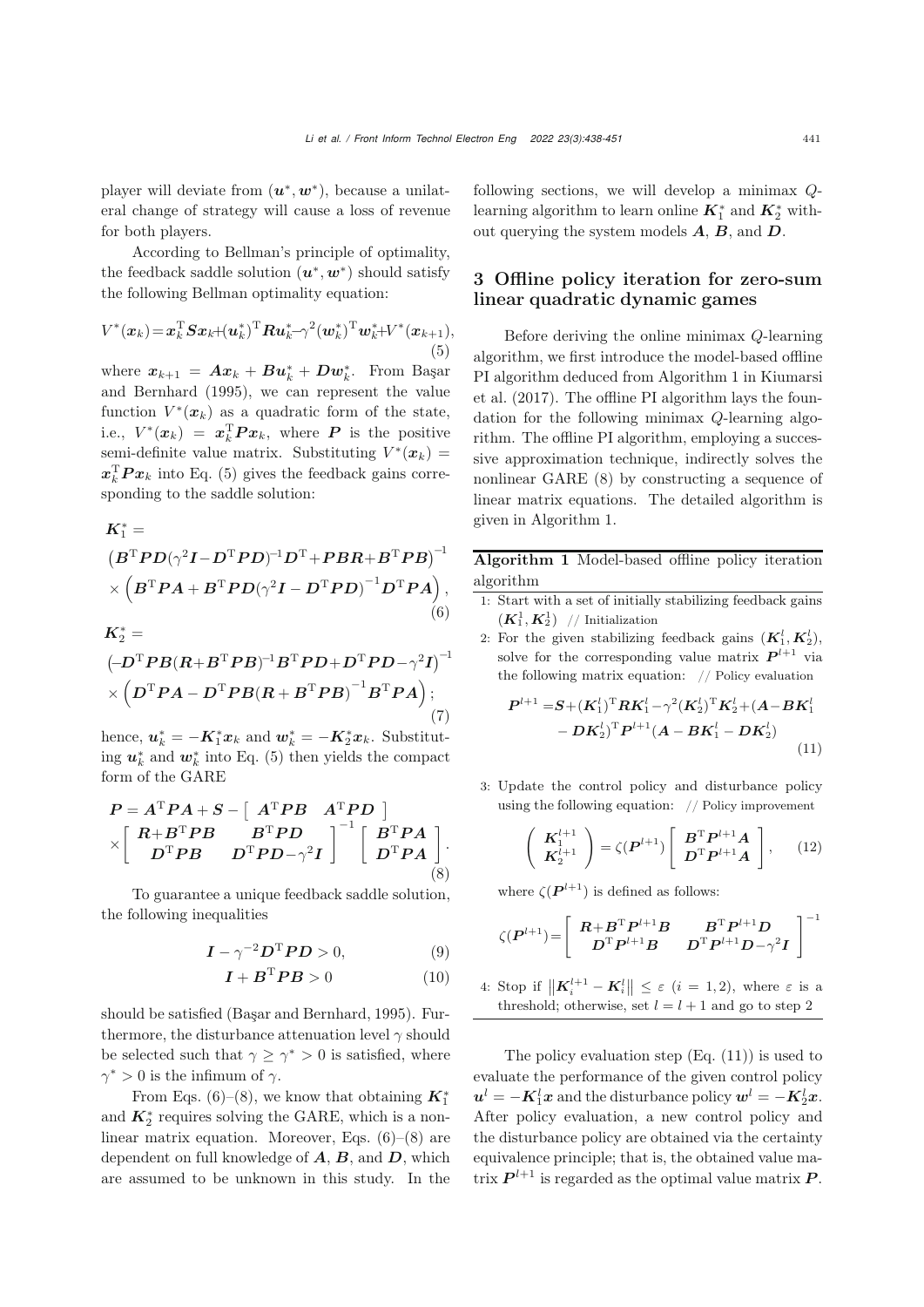In the following theorem (Theorem 1), we will prove that  $(K_1^l, K_2^l)$  will converge to  $(K_1^*, K_2^*)$  under any initially stabilizing feedback gains  $(K_1^1, K_2^1)$ .

Before giving the convergence proof, we define two useful mappings. Consider the space  $\mathbb{R}^{n \times n}$ composed of all  $n \times n$  dimensional real matrices. We can easily verify that  $\mathbb{R}^{n \times n}$  forms a Banach space under the Frobenius norm. We now define a mapping  $\mathcal{F}$ :  $\mathbb{R}^{n \times n} \to \mathbb{R}^{n \times n}$ :

<span id="page-4-1"></span>
$$
\mathcal{F}(\boldsymbol{P}^l) = \boldsymbol{A}^{\mathrm{T}} \boldsymbol{P}^l \boldsymbol{A} + \boldsymbol{S} - \boldsymbol{P}^l - \Theta(\boldsymbol{P}^l) \zeta(\boldsymbol{P}^l) (\Theta(\boldsymbol{P}^l))^{\mathrm{T}},\tag{13}
$$

where  $\Theta(P^l) = [A^{\mathrm{T}} P^l B \quad A^{\mathrm{T}} P^l D]$  and

$$
\zeta(\boldsymbol{P}^l)=\left[\begin{array}{cc}\boldsymbol{R}+\boldsymbol{B}^{\mathrm{T}}\boldsymbol{P}^l\boldsymbol{B} & \boldsymbol{B}^{\mathrm{T}}\boldsymbol{P}^l\boldsymbol{D} \\ \boldsymbol{D}^{\mathrm{T}}\boldsymbol{P}^l\boldsymbol{B} & \boldsymbol{D}^{\mathrm{T}}\boldsymbol{P}^l\boldsymbol{D}-\gamma^2\boldsymbol{I}\end{array}\right]^{-1}.
$$

From the definition of  $F$ , we know that  $P$  is the zero-point of mapping  $\mathcal F$ . Now we define a new mapping based on F. The new mapping  $\mathcal{T}$ :  $\mathbb{R}^{n \times n}$   $\rightarrow$  $\mathbb{R}^{n \times n}$  is given as follows:

<span id="page-4-0"></span>
$$
\mathcal{T}(\boldsymbol{P}^l) = \boldsymbol{P}^l - (\mathcal{F}_{\boldsymbol{P}^l}')^{-1}(\boldsymbol{P}^l),\tag{14}
$$

where  $\mathcal{F}_{\mathbf{P}^l}$  is the Fréchet derivative of  $\mathcal{F}$  taken with respect to  $\mathbf{P}^l$ . Clearly, Eq. [\(14\)](#page-4-0) is exactly Newton's method for obtaining the zero-point of  $\mathcal F$ , or equivalently the fixed-point of Eq. [\(8\)](#page-3-2). Directly calculating the Fréchet derivative is always impossible, so we calculate the Gâteaux derivative instead.

**Definition 1** (Gâteaux derivative) Let  $\Xi$ :  $\mathbb{U}(V) \in$  $\mathbb{X} \to \mathbb{Y}$  be a mapping from Banach space X to Banach space  $\mathbb{Y}$ , where  $\mathbb{U}(V)$  is a neighborhood of V. The mapping  $\Xi$  is Gâteaux differentiable at  $V$  if and only if there exists a bounded linear operator  $\mathcal{G}: \mathbb{X} \to \mathbb{Y}$ such that  $\Xi(V+ sW) - \Xi(V) = s\mathcal{G}(W) + o(s), s \to 0$ for all **W** with  $||W|| = 1$  and all real numbers s in some neighborhood of zero, where  $\lim_{s\to 0}o(s)/s=0$ . The linear operator  $\mathcal G$  is called the Gâteaux derivative of  $\Xi$  at  $V$ ; thus,  $\mathcal G$  is calculated as

<span id="page-4-4"></span>
$$
\mathcal{G}(\boldsymbol{W}) = \lim_{s \to 0} \frac{\varXi(\boldsymbol{V} + s\boldsymbol{W}) - \varXi(\boldsymbol{V})}{s}.
$$
 (15)

Note that the Fréchet derivative at *V* equals the Gâteaux derivative  $\mathcal{G}$ , if the Gâteaux derivative  $\mathcal{G}$  exists in some neighborhood of  $V$  and  $\mathcal G$  is continuous at *V* . Now we turn to calculating the Fréchet derivative of  $\mathcal F$  at  $\mathbf P^l$  according to the following lemma: **Lemma 1** Let  $\mathcal F$  be a mapping defined in Eq. [\(13\)](#page-4-1).

Then the Fréchet derivative of  $\mathcal F$  at  $\mathbf P^l$  is given by

$$
\mathcal{F}'_{\mathbf{P}^l}(M)
$$
  
=  $\mathbf{A}^{\mathrm{T}} \mathbf{M} \mathbf{A} - \mathbf{M} - \Theta(\mathbf{M}) \zeta(\mathbf{P}^l) (\Theta(\mathbf{P}^l))^{\mathrm{T}} - \Theta(\mathbf{P}^l)$   
 $\times \zeta(\mathbf{P}^l) (\Theta(\mathbf{M}))^{\mathrm{T}} + \Theta(\mathbf{P}^l) \zeta(\mathbf{P}^l) \vartheta(\mathbf{M}) \zeta(\mathbf{P}^l) (\Theta(\mathbf{P}^l))^{\mathrm{T}},$   
(16)

where  $\Theta(M) = [A^{\mathrm{T}} M^{\mathrm{T}} B \quad A^{\mathrm{T}} M^{\mathrm{T}} D]$  and

<span id="page-4-3"></span>
$$
\vartheta(M) = \left[ \begin{array}{cc} B^{\mathrm{T}}MB & B^{\mathrm{T}}MD \\ D^{\mathrm{T}}MB & D^{\mathrm{T}}MD \end{array} \right].
$$

**Proof** First, we calculate the Gâteaux derivative  $\mathcal{G}$  $A \in \mathbb{P}^l$ . Note that  $(I + X)^{-1} = I - X + X^2 - X^3 + \cdots$ holds for any  $\mathbf{X} \in \mathbb{R}^{n \times n}$  if  $\rho(\mathbf{X}) < 1$  is satisfied. Select s such that  $s < \rho^{-1}(\zeta(\mathbf{P}^l)\vartheta(\mathbf{M}))$  is met. We then obtain

$$
\mathcal{F}_{\mathbf{P}^l}(\mathbf{P}^l + s\mathbf{M})
$$
\n
$$
= \mathbf{A}^{\mathrm{T}} \mathbf{P}^l \mathbf{A} - \mathbf{P}^l - s\mathbf{A}^{\mathrm{T}} \mathbf{M} \mathbf{A} + \mathbf{S} - s\mathbf{M} + \mathbf{\Delta}_1(s)
$$
\n
$$
- \Theta(\mathbf{P}^l)\zeta(\mathbf{P}^l)(\Theta(\mathbf{P}^l))^{\mathrm{T}} - s\Theta(\mathbf{M})\zeta(\mathbf{P}^l)
$$
\n
$$
\times (\Theta(\mathbf{P}^l))^{\mathrm{T}} - s\Theta(\mathbf{P}^l)\zeta(\mathbf{P}^l)(\Theta(\mathbf{M}))^{\mathrm{T}} + s\Theta(\mathbf{P}^l)
$$
\n
$$
\times \zeta(\mathbf{P}^l)\vartheta(\mathbf{M})\zeta(\mathbf{P}^l)(\Theta(\mathbf{P}^l))^{\mathrm{T}}, \qquad (17)
$$

<span id="page-4-2"></span>where  $\Delta_1(s)$  is the higher-order term on s; in other words,  $\lim_{s\to 0} \Delta_1(s)/s = \mathbf{0}_{n\times n}$ . Combining Eqs. [\(13\)](#page-4-1) and [\(17\)](#page-4-2) we know that the Gâteaux derivative  $\mathcal G$  equals the right-hand side of Eq. [\(16\)](#page-4-3) according to the definition of the Gâteaux derivative [\(15\)](#page-4-4). Clearly,  $\mathcal G$  is continuous with respect to  $M$ , because  $\mathcal G$  is a linear function of  $\mathcal M$ , and the system matrices are constant. Therefore, the Fréchet derivative of  $\mathcal F$ at  $P^l$  equals the Gâteaux derivative  $\mathcal G$ . The proof is completed.

Employing the result from Lemma 1, we can now prove that Algorithm 1 is equivalent to Newton's method for calculating the zero-point of Eq. [\(8\)](#page-3-2) in the Banach space  $\mathbb{R}^{n \times n}$ .

**Theorem 1** Let  $\mathcal T$  be the mapping defined in Eq.  $(14)$ . Then iteration between Eqs.  $(11)$  and  $(12)$ is equivalent to the following Newton method:

<span id="page-4-5"></span>
$$
\boldsymbol{P}^{l+1} = \mathcal{T}(\boldsymbol{P}^l) = \boldsymbol{P}^l - (\mathcal{F}'_{\boldsymbol{P}^l})^{-1}(\boldsymbol{P}^l). \tag{18}
$$

**Proof** To prove Eq. [\(18\)](#page-4-5), we just need to prove the equivalent form which is given by  $\mathcal{F}'_{P^l}(P^{l+1}) =$  $\mathcal{F}_{\mathbf{P}^l}(\mathbf{P}^l) - \mathcal{F}(\mathbf{P}^l)$ . From Eqs. [\(14\)](#page-4-0) and [\(17\)](#page-4-2), we obtain

<span id="page-4-6"></span>
$$
\mathcal{F}'_{\mathbf{P}^l}(\mathbf{P}^l) = \mathcal{F}(\mathbf{P}^l) - \mathbf{S} - \Theta(\mathbf{P}^l) \times \zeta(\mathbf{P}^l)(\Theta(\mathbf{P}^l))^{\mathrm{T}} + \Theta(\mathbf{P}^l)\zeta(\mathbf{P}^l)\vartheta(\mathbf{P}^l)\zeta(\mathbf{P}^l)(\Theta(\mathbf{P}^l))^{\mathrm{T}},
$$
\n(19)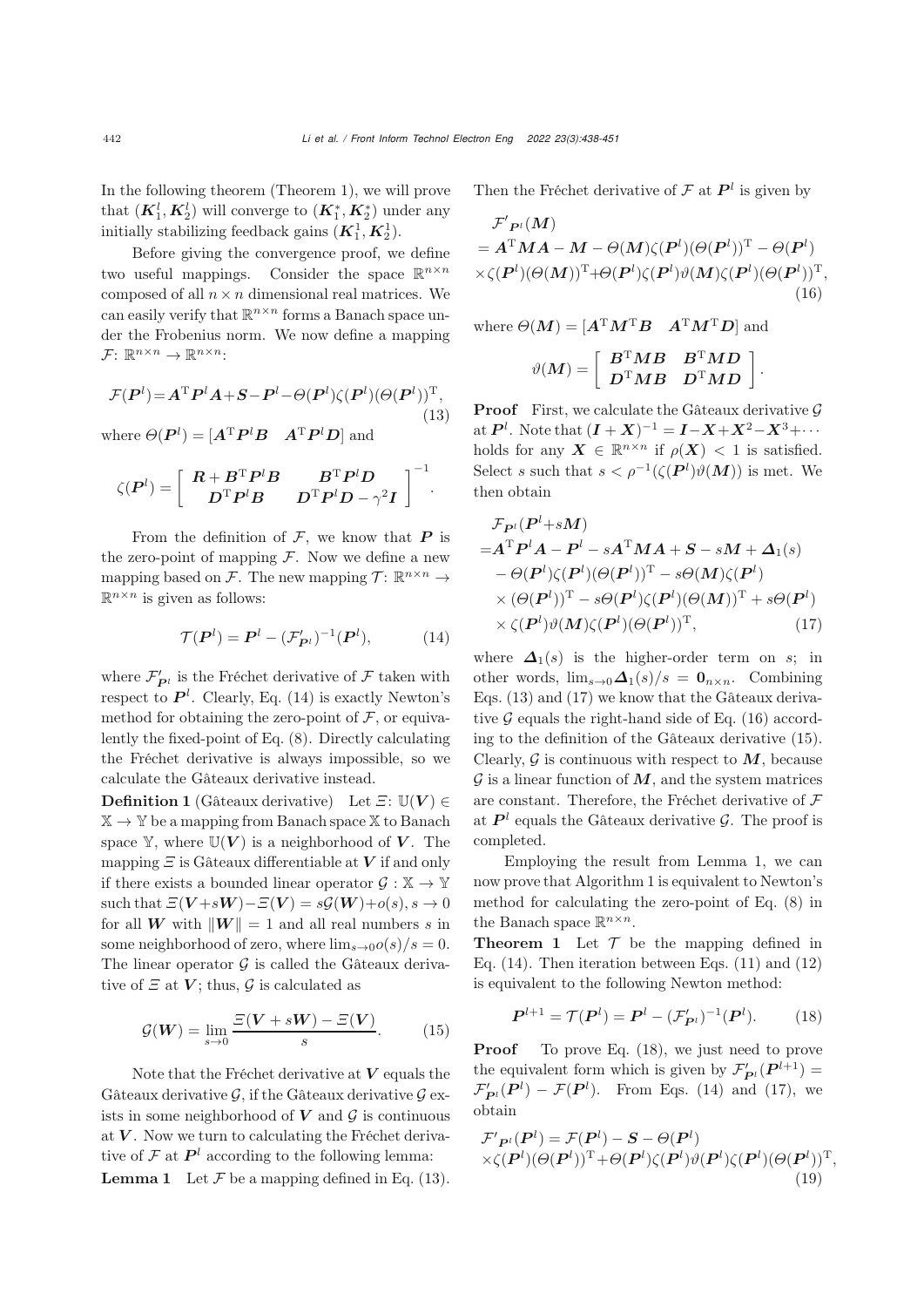with  $\vartheta(P^l)$  defined as follows:

$$
\vartheta(\boldsymbol{P}^l)=\left[\begin{array}{ll} \boldsymbol{B}^{\rm T}\boldsymbol{P}^l\boldsymbol{B} & \boldsymbol{B}^{\rm T}\boldsymbol{P}^l\boldsymbol{D}\\ \boldsymbol{D}^{\rm T}\boldsymbol{P}^l\boldsymbol{B} & \boldsymbol{D}^{\rm T}\boldsymbol{P}^l\boldsymbol{D}\end{array}\right].
$$

Substituting Eq. [\(12\)](#page-3-4) into Eq. [\(11\)](#page-3-3) gives

$$
-S = AT Pl+1 A - Pl+1 - \Theta(Pl+1)\zeta(Pl)\times (\Theta(Pl))T - \Theta(Pl)\zeta(Pl)(\Theta(Pl+1))T+ \Theta(Pl)\zeta(Pl)(\zeta(Pl+1))-1\zeta(Pl)(\Theta(Pl))T, (20)
$$

where  $\Theta(P^{l+1})=[A^{\mathrm{T}}P^{l+1}B \ A^{\mathrm{T}}P^{l+1}D]$ . Combining Eqs. [\(19\)](#page-4-6) and [\(20\)](#page-5-0) then results in

$$
\mathcal{F}'_{\mathbf{P}^l}(\mathbf{P}^l) - \mathcal{F}(\mathbf{P}^l) - \mathcal{F}'_{\mathbf{P}^l}(\mathbf{P}^{l+1})
$$
\n
$$
= -\Theta(\mathbf{P}^l)\zeta(\mathbf{P}^l)(\Theta(\mathbf{P}^l))^{\mathrm{T}} + \Theta(\mathbf{P}^l)\zeta(\mathbf{P}^l)\vartheta(\mathbf{P}^l)\zeta(\mathbf{P}^l)
$$
\n
$$
\times (\Theta(\mathbf{P}^l))^{\mathrm{T}} + \Theta(\mathbf{P}^l)\zeta(\mathbf{P}^l) \left( (\zeta(\mathbf{P}^l))^{-1} - \vartheta(\mathbf{P}^l) \right)
$$
\n
$$
\times \zeta(\mathbf{P}^l)(\Theta(\mathbf{P}^l))^{\mathrm{T}} = 0. \tag{21}
$$

The proof is completed.

According to Theorem 1, we come to a conclusion that  $P^l$  and  $(K_1^l, K_2^l)$  will converge to  $P$ and  $(K_1^*, K_2^*)$ , respectively, as the iteration number l tends to infinity.

Though Algorithm 1 provides a feasible scheme for solving zero-sum linear quadratic dynamic games by operating on the reduced-order linear matrix equations, Eqs. [\(11\)](#page-3-3) and [\(12\)](#page-3-4) still depend on the system model, which makes Algorithm 1 sensitive to the drift in system dynamics and the inaccuracy in system modeling.

# 4 Online minimax *Q*-learning method based on off-policy reinforcement learning

To develop an intelligent algorithm that can learn the saddle solution online without querying the information of the system model, in this section, we establish an online minimax Q-learning method by borrowing an idea from off-policy RL and adaptive control. We construct the minimax Q-learning method on the basis of Algorithm 1.

## 4.1 Derivation of the online minimax *Q*learning algorithm

Let  $u^l = -K_1^lx$  and  $w^l = -K_2^lx$  be the given admissible policies at the  $l<sup>th</sup>$  iteration in Algorithm 1. We define the following Q-function corresponding to  $u^l$  and  $w^l$ :

<span id="page-5-1"></span>
$$
\begin{aligned} &Q^{l+1}(\boldsymbol{x}_{k},\boldsymbol{u}_{k},\boldsymbol{w}_{k})\\=&\boldsymbol{x}_{k}^{\mathrm{T}}\boldsymbol{S}\boldsymbol{x}_{k}+\boldsymbol{u}_{k}^{\mathrm{T}}\boldsymbol{R}\boldsymbol{u}_{k}-\gamma^{2}\boldsymbol{w}_{k}^{\mathrm{T}}\boldsymbol{w}_{k}+\boldsymbol{x}_{k+1}^{\mathrm{T}}\boldsymbol{P}^{l+1}\boldsymbol{x}_{k+1},\\ &\qquad(22)\end{aligned}
$$

<span id="page-5-0"></span>where  $u$  and  $w$  are the behavior polices adopted at time k. Thus, the state at time  $k + 1$  is determined by  $x_{k+1} = Ax_k + Bu_k + Dw_k$ . From time  $k+1$ on, one follows the target polices  $u^l$  and  $w^l$ . According to the definition of the Q-function, we know that  $Q^{l+1}(\boldsymbol{x}_k, \boldsymbol{u}_k, \boldsymbol{w}_k)$  contains two types of policies, namely, the behavior policies  $u$  and  $w$  applied to sys-tem [\(1\)](#page-2-0) and the target polices  $u^l$  and  $w^l$  which are expected to converge to the saddle solution. In par- $\text{ticular}, \ Q^{l+1}(\bm{x}_{k+1},\bm{u}_{k+1}^{l},\bm{w}_{k+1}^{l}) \ = \ \bm{x}_{k+1}^{\mathrm{T}}\bm{P}^{l+1}\bm{x}_{k+1};$ therefore, Eq. [\(22\)](#page-5-1) can be rewritten as the following Bellman equation:

<span id="page-5-2"></span>
$$
Q^{l+1}(\boldsymbol{x}_k, \boldsymbol{u}_k, \boldsymbol{w}_k) = \boldsymbol{x}_k^{\mathrm{T}} \boldsymbol{S} \boldsymbol{x}_k + \boldsymbol{u}_k^{\mathrm{T}} \boldsymbol{R} \boldsymbol{u}_k - \gamma^2 \boldsymbol{w}_k^{\mathrm{T}} \boldsymbol{w}_k + Q^{l+1}(\boldsymbol{x}_{k+1}, \boldsymbol{u}_{k+1}^l, \boldsymbol{w}_{k+1}^l).
$$
\n(23)

We can now use Eq. [\(23\)](#page-5-2) to calculate  $Q^{l+1}$  in-stead of solving Eq. [\(11\)](#page-3-3) directly for  $P^{l+1}$ ; clearly, Eq. [\(23\)](#page-5-2) requires no information for *A*, *B*, and *D*. From Eq. [\(22\)](#page-5-1), we can represent  $Q^{l+1}$  as a quadratic form of the state and inputs, or equivalently,  $Q^{l+1}$ can be expressed as  $Q^{l+1}(\boldsymbol{x}_k, \boldsymbol{u}_k, \boldsymbol{w}_k) = \boldsymbol{W}_{c,l+1}^{\mathrm{T}} \boldsymbol{\sigma}_k$ , where  $\sigma_k$  is the Kronecker product quadratic polynomial basis vector corresponding to  $[\boldsymbol{x}_k^{\mathrm{T}}, \, \boldsymbol{u}_k^{\mathrm{T}}, \, \boldsymbol{w}_k^{\mathrm{T}}]^{\mathrm{T}},$ i.e.,  $\sigma_k = \sigma([x_k^T, u_k^T, w_k^T]^T)$ . Hence, Eq. [\(23\)](#page-5-2) can be rewritten as follows:

<span id="page-5-3"></span>
$$
\begin{aligned} &\boldsymbol{W}_{\mathrm{c},l+1}^{\mathrm{T}} \boldsymbol{\sigma}_k \\ =& \boldsymbol{x}_k^{\mathrm{T}} \boldsymbol{S} \boldsymbol{x}_k + \boldsymbol{u}_k^{\mathrm{T}} \boldsymbol{R} \boldsymbol{u}_k - \gamma^2 \boldsymbol{w}_k^{\mathrm{T}} \boldsymbol{w}_k + \boldsymbol{W}_{\mathrm{c},l+1}^{\mathrm{T}} \boldsymbol{\sigma}_{k+1,l}, \\ & \hspace{10mm}(24) \end{aligned}
$$

where  $\sigma_{k+1,l}$  is the Kronecker product quadratic polynomial basis vector of  $[\boldsymbol{x}_{k+1}^{\mathrm{T}}, (\boldsymbol{u}_{k+1}^l)^{\mathrm{T}}]$ ,  $(w_{k+1}^l)^{\mathrm{T}} \big]^{\mathrm{T}}$ , that is,  $\sigma_{k+1,l} = \sigma \Big( \big[ x_{k+1}^{\mathrm{T}}, (u_{k+1}^l)^{\mathrm{T}} \big],$  $(w_{k+1}^l)^T$ ]<sup>T</sup>). Next, we aim to obtain the true weight  $W_{c,l+1}$  online in real time, using only the data samples generated by the behavior polices. This is essentially a prediction problem in RL and can be solved by TD learning techniques; from the perspective of adaptive control, it becomes an online parameter identification problem. Let  $\hat{W}_{c,l+1}(i)$ be the estimate of  $W_{c,l+1}$  at time k, with  $i \leq k$ . Replacing  $W_{c,l+1}$  with  $\hat{W}_{c,l+1}(i)$  in Eq. [\(24\)](#page-5-3) gives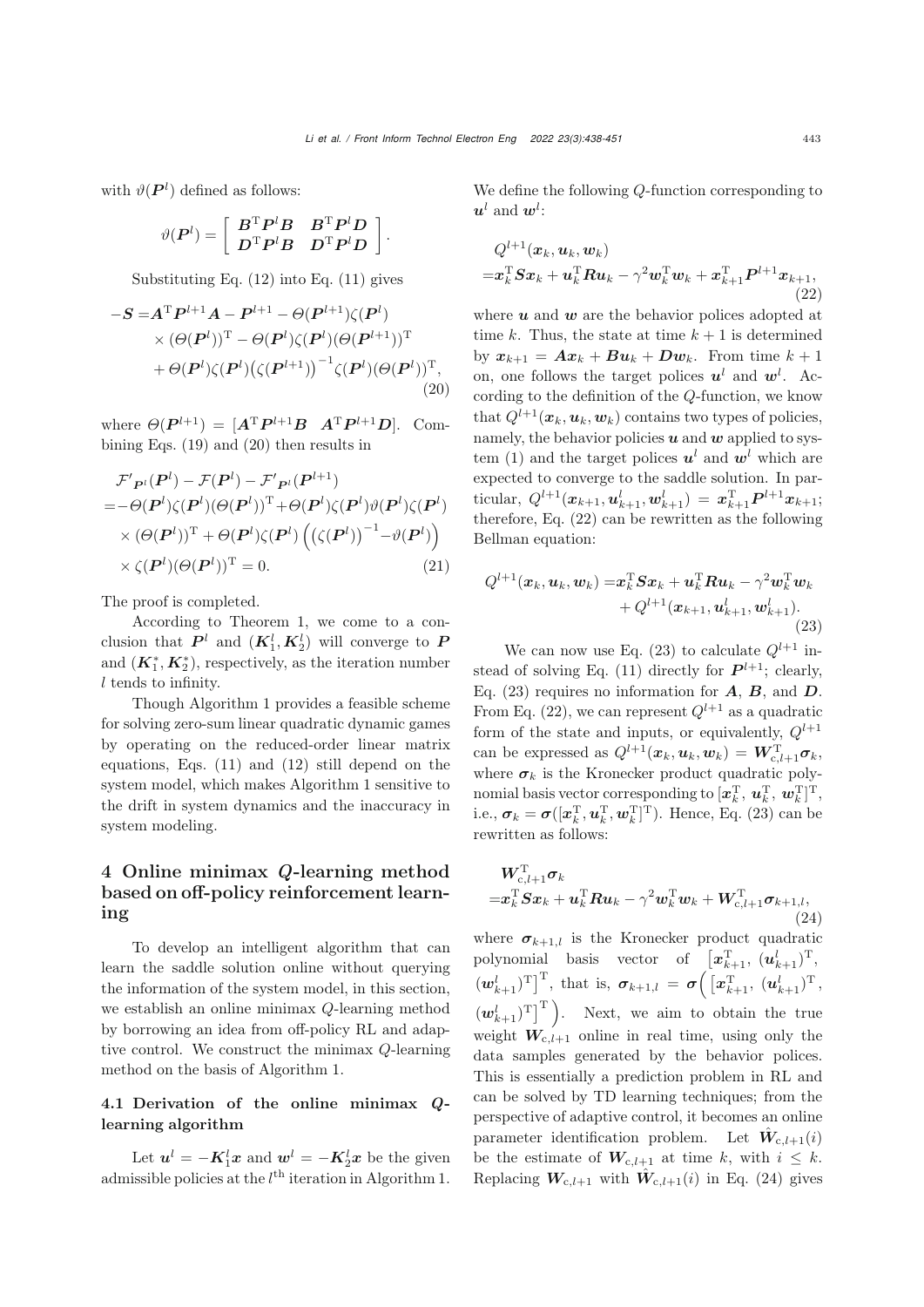the estimation error:

$$
e_k = \mathbf{x}_k^{\mathrm{T}} \mathbf{S} \mathbf{x}_k + \mathbf{u}_k^{\mathrm{T}} \mathbf{R} \mathbf{u}_k - \gamma^2 \mathbf{w}_k^{\mathrm{T}} \mathbf{w}_k + \hat{\mathbf{W}}_{c,l+1}^{\mathrm{T}}(i) (\boldsymbol{\sigma}_{k+1,l} - \boldsymbol{\sigma}_k).
$$
 (25)

[Recursive](#page-12-16) [least](#page-12-16) [squares](#page-12-16) [\(RLS\)](#page-12-16) [\(](#page-12-16)Ioannou and Fi-dan, [2006](#page-12-16)) can now be used to estimate  $W_{c,l+1}$  online in real time:

$$
\hat{\mathbf{W}}_{c,l+1}(i+1) = \hat{\mathbf{W}}_{c,l+1}(i) - \frac{P_l(i)\bar{\sigma}_k e_k}{1 + \bar{\sigma}_k^{\mathrm{T}} P_l(i)\bar{\sigma}_k},
$$
\n(26a)\n
$$
P_l(i+1) = P_l(i) - \frac{P_l(i)\bar{\sigma}_k \bar{\sigma}_k^{\mathrm{T}} P_l(i)}{1 + \bar{\sigma}_k^{\mathrm{T}} P_l(i)\bar{\sigma}_k},
$$
\n(26b)

where  $\bar{\sigma}_k = \sigma_{k+1,l} - \sigma_k$  and  $P_l(1) = \gamma I$  ( $\gamma$  is a large positive constant). During the learning process, the tuning index  $i$  is increased with the time index  $k$ ; in other words,  $\hat{W}_{c,l+1}(i)$  is tuned online by using the state data generated by the behavior policies. According to [Ioannou and Fidan](#page-12-16) [\(2006](#page-12-16)),  $\mathbf{W}_{c,l+1}(i)$ will converge to  $W_{c,l+1}$ , if  $\bar{\sigma}_k$  satisfies the following PE condition:

$$
\varepsilon_0 I \leq \sum_{i=1}^{l-1} \bar{\sigma}_{k+i} \bar{\sigma}_{k+i}^{\mathrm{T}} \leq \varepsilon_1 I, \ \forall k \geq 0,
$$

where  $l$  is a positive integer. The PE condition requires that the system state be persistently exciting for a long enough period of time.

To meet the PE condition above, we can inject some exploration noise into the behavior polices *u* and *w*. Note that the injected exploration noise will not cause any excitation noise bias, although the excitation noise bias problem cannot be eliminated in on-policy methods [\(Kiumarsi et al.](#page-12-10), [2017](#page-12-10)). For the sake of explanation, we should confirm the fact that the Q-function  $Q^{l+1}$  is essentially a mapping from the state-input space to  $\mathbb{R}$ ; thus, we can use the behavior policies and the state samples generated by them to identify  $Q^{l+1}$  at each policy evaluation step. The exploration noises can be selected as harmonic signals containing sufficient frequencies or random noises. Because there exist no systematic methods for choosing exploration noises, one can choose them by trial-and-error.

After obtaining the Q-function  $Q^{l+1}$ , we carry out the policy improvement step by solving the following minimax optimization problem:

<span id="page-6-0"></span>
$$
\begin{aligned} \left(\boldsymbol{u}_{k}^{l+1}, \boldsymbol{w}_{k}^{l+1}\right) &= \min _{\tilde{\boldsymbol{u}}_{k}} \max _{\tilde{\boldsymbol{w}}_{k}} Q^{l+1}(\boldsymbol{x}_{k}, \tilde{\boldsymbol{u}}_{k}, \tilde{\boldsymbol{w}}_{k}) \\ &= \min _{\tilde{\boldsymbol{u}}_{k}} \max _{\tilde{\boldsymbol{w}}_{k}} \left(\boldsymbol{x}_{k}^{\mathrm{T}} \boldsymbol{S} \boldsymbol{x}_{k} + \tilde{\boldsymbol{u}}_{k}^{\mathrm{T}} \boldsymbol{R} \tilde{\boldsymbol{u}}_{k} \right. \\ &\left. - \gamma^{2} \tilde{\boldsymbol{w}}_{k}^{\mathrm{T}} \tilde{\boldsymbol{w}}_{k} + \boldsymbol{x}_{k+1}^{\mathrm{T}} \boldsymbol{P}^{l+1} \boldsymbol{x}_{k+1}\right), \end{aligned} \tag{27}
$$

where  $x_{k+1} = Ax_k + B\tilde{u}_k + D\tilde{w}_k$ . Denote  $u_k^{l+1} = -K_1^{l+1}x_k$  and  $w_k^{l+1} = -K_2^{l+1}x_k$ . Obviously, Eq. [\(27\)](#page-6-0) can be reformulated as

<span id="page-6-5"></span><span id="page-6-4"></span><span id="page-6-1"></span>
$$
(\bar{K}_{1}^{l+1}, \bar{K}_{2}^{l+1}) = \min_{\mathbf{K}_{1}} \max_{\mathbf{K}_{2}} Q^{l+1} (\mathbf{x}_{k}, \mathbf{K}_{1}^{T} \mathbf{x}_{k}, \mathbf{K}_{2}^{T} \mathbf{x}_{k}),
$$
\n(28)  
\nwhere  $\bar{K}_{1}^{l+1} = -(K_{1}^{l+1})^{T}$  and  $\bar{K}_{2}^{l+1} = -(K_{2}^{l+1})^{T}$   
\n $(\bar{K}_{1}^{l+1} \in \mathbb{R}^{n \times m_{1}}, \bar{K}_{2}^{l+1} \in \mathbb{R}^{n \times m_{2}})$ . To obtain  
\n $(\bar{K}_{1}^{l+1}, \bar{K}_{2}^{l+1})$ , one needs to select a set of points  
\n $\mathbf{x}_{k}$  for training. Considering that **A**, **B**, and **D** are unknown, we cannot solve Eq. (27) or (28) directly.  
\nTo overcome this, we create a novel online gradient-based policy improvement scheme. The main idea  
\nis that we use two behavior policies to generate a se-  
\nquence of state samples online. Once a new state  
\nsample is generated, we update the estimated values  
\nof  $\mathbf{K}_{1}$  and  $\mathbf{K}_{2}$  simultaneously using the newly gen-  
\nerated state sample, which means that the updating  
\nof the estimated values and the generation of state  
\nsamples are concurrent. Let  $(\hat{K}_{1,l+1}(j), \hat{K}_{2,l+1}(j))$   
\nbe the estimate of  $(\bar{K}_{1}^{l+1}, \bar{K}_{2}^{l+1})$  at  $\mathbf{x}_{k}$ , where  $j \leq k$ .  
\nThen  $\hat{K}_{1,l+1}(j)$  and  $\hat{K}_{2,l+1}(j)$  are tuned via the fol-  
\nlowing normalized gradient method:

<span id="page-6-2"></span>
$$
\hat{\mathbf{K}}_{1,l+1}(j+1) = \hat{\mathbf{K}}_{1,l+1}(j) - \frac{\beta}{\left(1 + \mathbf{x}_k^{\mathrm{T}} \mathbf{x}_k\right)^2} \times \frac{\partial}{\partial \hat{\mathbf{K}}_{1,l+1}(j)} Q^{l+1} \left(\mathbf{x}_k, \hat{\mathbf{K}}_{1,l+1}^{\mathrm{T}}(j) \mathbf{x}_k, \hat{\mathbf{K}}_{2,l+1}^{\mathrm{T}}(j) \mathbf{x}_k\right),
$$
\n(29a)

<span id="page-6-3"></span>
$$
\hat{\mathbf{K}}_{2,l+1}(j+1) = \hat{\mathbf{K}}_{2,l+1}(j) + \frac{\beta}{\left(1 + \boldsymbol{x}_k^{\mathrm{T}} \boldsymbol{x}_k\right)^2} \times \frac{\partial}{\partial \hat{\mathbf{K}}_{2,l+1}(j)} Q^{l+1} \left(\boldsymbol{x}_k, \hat{\mathbf{K}}_{1,l+1}^{\mathrm{T}}(j) \boldsymbol{x}_k, \hat{\mathbf{K}}_{2,l+1}^{\mathrm{T}}(j) \boldsymbol{x}_k\right),
$$
\n(29b)

where  $\Phi_a(k) = (1 + \mathbf{x}_k^{\mathrm{T}} \mathbf{x}_k)^2$  is the normalized term, and  $\beta$  is a small positive learning rate. During the learning process, the state samples are generated by behavior policies  $u'$  and  $w'$  (that is,  $x_{k+1} =$  $A x_k + B u'_k + D w'_k$ , and the tuning index *j* is also increased with the time index  $k$ . From Eqs. [\(29a\)](#page-6-2) and [\(29b\)](#page-6-3), we know that the controller and the disturbance perform gradient descent and gradient ascent, respectively. In the following theorem, we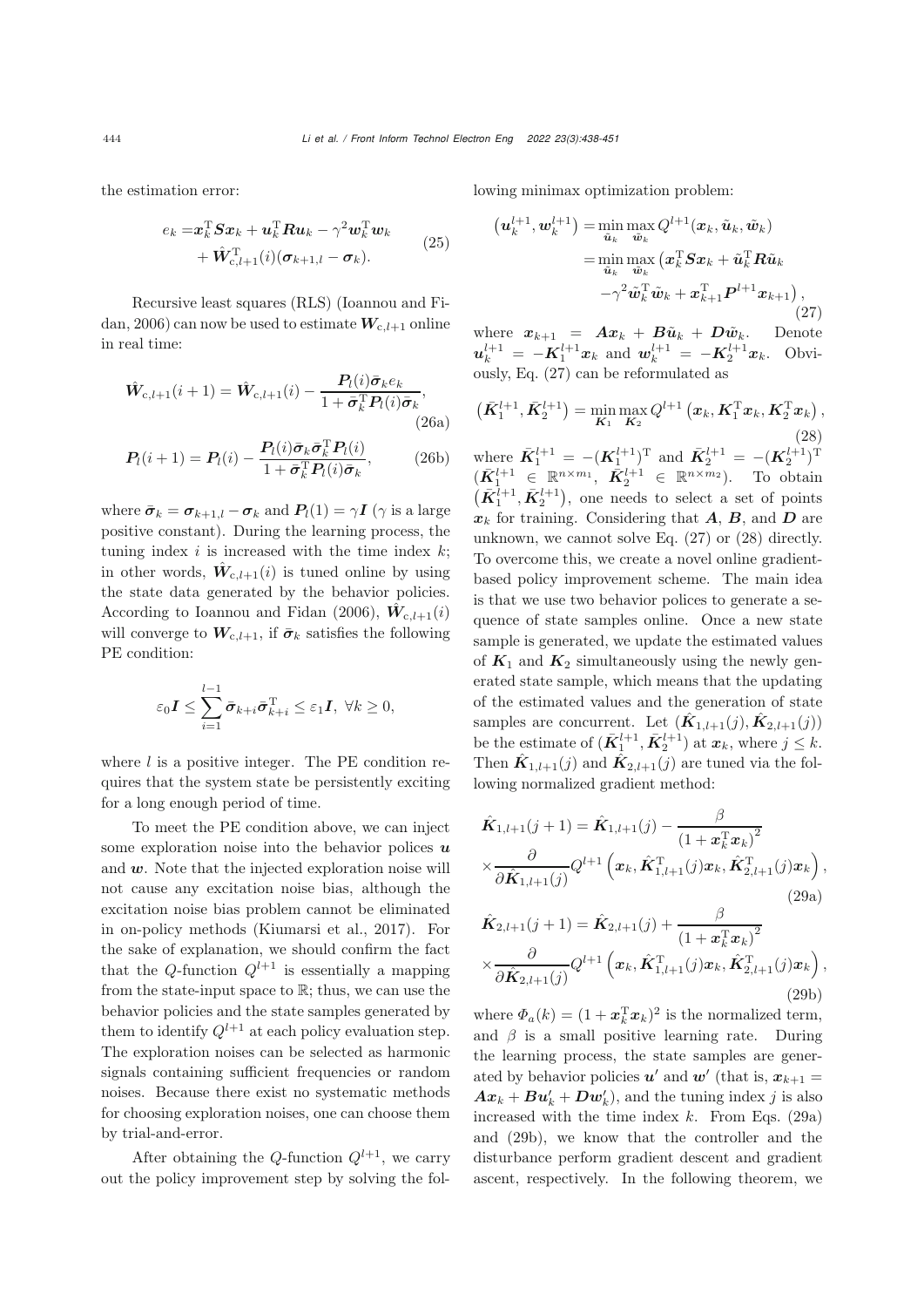will prove that  $(K_{1,l+1}(j), K_{2,l+1}(j))$  converges to  $(\bar{K}_1^{l+1}, \bar{K}_2^{l+1})$  exponentially, if  $\bar{x}_k = x_k/(1 + x_k^{\mathrm{T}} x_k)$ is persistently exciting and  $\beta$  is small enough.

We now give the complete online minimax Qlearning algorithm.

Compared with Algorithm 1, Algorithm 2 is completely model-free, and thus robust to the drift in system dynamics and the inaccuracy in system modeling. In addition, both policy evaluation and policy improvement are carried out in an online adaptive way by using the state samples generated by the behavior polices. Note that this novel online policy improvement scheme provides a potential choice for other problems, e.g., optimal control and a nonzerosum game of discrete-time systems.

## Algorithm 2 Online minimax Q-learning algorithm

- 1: Start with a set of initially stabilizing feedback gains  $(K_1^1, K_2^1)$  // Initialization
- 2: For the given stabilizing feedback gains  $(\bar{K}_1^1, \bar{K}_2^1)$ , run Eqs. [\(26a\)](#page-6-4) and [\(26b\)](#page-6-5) until  $\hat{W}_{c,l+1}(i+1)$  converges to  $W_{c,l+1}$  // Policy evaluation
- 3: Using the obtained  $W_{c,l+1}$ , run Eqs. [\(29a\)](#page-6-2) and [\(29b\)](#page-6-3) simultaneously until  $(\hat{K}_{1,l+1}(j), \hat{K}_{2,l+1}(j))$ converges to  $(\bar{K}_1^{l+1}, \bar{K}_2^{l+1})$  // Policy improvement
- 4: Stop if  $\|\mathbf{K}_{i}^{l+1} \mathbf{K}_{i}^{l}\| \leq \varepsilon$  (*i* = 1, 2), where  $\varepsilon$  is a threshold; otherwise, set  $l = l + 1$  and go to step 2

## 4.2 Convergence analysis of the proposed online minimax *Q*-learning algorithm

In the following theorem, we will give the convergence analysis of the proposed minimax Qlearning method. Before deriving the main theorem, we first provide two lemmas that will be used in the following convergence analysis. The first lemma is taken from [Ioannou and Fidan](#page-12-16) [\(2006\)](#page-12-16), which is given as follows:

Lemma 2 [\(Ioannou and Fidan, 2006\)](#page-12-16) Consider a time-varying linear discrete-time system  $y_{k+1}$  =  $C(k)y_k$ . Suppose that there exists a positive definite symmetric constant matrix *M* such that

$$
\boldsymbol{C}^{\mathrm{T}}(k)\boldsymbol{M}\boldsymbol{C}(k)-\boldsymbol{M}=-\boldsymbol{N}(k)\boldsymbol{N}^{\mathrm{T}}(k)
$$

for some matrix sequence  $\{N(k)\}\$ and all k. If  $(A(k), N(k))$  is also uniformly completely observable (UCO), i.e., there exist constants  $\alpha > 0$ ,  $\gamma > 0$ ,

and  $l > 0$  such that for all k,

$$
0 < \alpha \mathbf{I} \le \sum_{i=0}^{l-1} \boldsymbol{\Phi}^{\mathrm{T}}(k+i,k) \mathbf{N}(k+i) \times \mathbf{N}^{\mathrm{T}}(k+i) \boldsymbol{\Phi}(k+i,k) \le \gamma \mathbf{I} < \infty,
$$

where  $\Phi(k+i, k) = C(k+i-1)C(k+i-2)...C(k+i-1)$  $1)C(k)$  is the transition matrix of the linear system, then  $y(k)$  will converge to the origin exponentially.

Before stating the next lemma, we introduce one useful property of the Kronecker product on the matrix eigenvalue. Suppose that *A* and *B* are square matrices of sizes  $n$  and  $m$ , respectively. Let  $\lambda_1, \lambda_2, \ldots, \lambda_n$  be the eigenvalues of *A* and  $\mu_1, \mu_2, \ldots, \mu_m$  be those of *B*. Then the eigenvalues of  $A \otimes B$  are  $\lambda_i \mu_j$   $(i = 1, 2, ..., n, j = 1, 2, ..., m)$ . Lemma 3 Consider a time-varying linear discretetime system given by  $z_{k+1} = (I - 2\eta(\theta_k \theta_k^{\mathrm{T}}) \otimes E) z_k$ , where  ${\lbrace \theta_k \rbrace}$  is a sequence of bounded column vectors,  $\eta$  is a positive constant, and  $\boldsymbol{E}$  is a positive definite matrix. Let  $\theta_k$  be persistently exciting and  $\eta$  be small enough. Then  $z_k$  will converge to the origin exponentially.

**Proof** Let  $W(k) = (\mathbf{I} - 2\eta(\boldsymbol{\theta}_k \boldsymbol{\theta}_k^{\mathrm{T}}) \otimes \mathbf{E})$ . Employing the Kronecker product,  $W(k)$  can be rewritten as  $\mathbf{W}(k) = (\mathbf{I} - 2\eta \bar{\boldsymbol{\theta}}_k \bar{\boldsymbol{\theta}}_k^{\mathrm{T}}), \text{ with } \bar{\boldsymbol{\theta}}_k = \boldsymbol{\theta}_k \otimes \boldsymbol{E}^{1/2}.$ We first prove that  $\bar{\theta}_k$  is also persistently exciting. As  $\theta_k$  is persistently exciting, there exist  $\alpha_1 > 0$ ,  $\alpha_2 > 0$ , and  $l > 0$  such that  $\alpha_1 I \leq \sum_{i=0}^{l-1} \theta_{k+i} \theta_{k+i}^{\mathrm{T}} \leq$  $\alpha_2 I$ . Considering that  $\bar{\theta}_{k+i} \bar{\theta}_{k+i}^{\mathrm{T}} = (\theta_{k+i} \theta_{k+i}^{\mathrm{T}}) \otimes E$ , we have  $\sum_{i=0}^{l-1} \bar{\theta}_{k+i} \bar{\theta}_{k+i}^{\mathrm{T}} = (\sum_{i=0}^{l-1} \theta_{k+i} \theta_{k+i}^{\mathrm{T}}) \otimes E$ . Using the property of the Kronecker product on the matrix eigenvalue, we obtain  $\lambda_{\min}(E)\alpha_1 I \leq$  $\sum_{i=0}^{l-1} \bar{\theta}_{k+i} \bar{\theta}_{k+i}^{\mathrm{T}} \leq \lambda_{\max}(\boldsymbol{E}) \alpha_2 \boldsymbol{I}$ . Let  $\boldsymbol{M} = \frac{1}{2\eta} \boldsymbol{I}$  and  $\mathbf{N}(k) = \bar{\boldsymbol{\theta}}_k (2 - 2\eta \bar{\boldsymbol{\theta}}_k^{\mathrm{T}} \bar{\boldsymbol{\theta}}_k)^{1/2}$ . Then we have

<span id="page-7-2"></span>
$$
\boldsymbol{W}^{\mathrm{T}}(k)\boldsymbol{M}\boldsymbol{W}(k) - \boldsymbol{M} = -\boldsymbol{N}(k)\boldsymbol{N}^{\mathrm{T}}(k). \qquad (30)
$$

Next, we prove that  $(W(k), N(k))$  is UCO. Consider the following system:

<span id="page-7-0"></span>
$$
\begin{cases}\n\boldsymbol{x}_{k+1} = \boldsymbol{W}(k)\boldsymbol{x}_k = (\boldsymbol{I} - 2\eta\bar{\boldsymbol{\theta}}_k\bar{\boldsymbol{\theta}}_k^{\mathrm{T}})\boldsymbol{x}_k, \\
\boldsymbol{y}_k = \boldsymbol{N}^{\mathrm{T}}(k)\boldsymbol{x}_k = (2 - 2\eta\bar{\boldsymbol{\theta}}_k^{\mathrm{T}}\bar{\boldsymbol{\theta}}_k)^{1/2}\bar{\boldsymbol{\theta}}_k^{\mathrm{T}}\boldsymbol{x}_k.\n\end{cases}
$$
\n(31)

Clearly, system [\(31\)](#page-7-0) is equivalent to the following system:

<span id="page-7-1"></span>
$$
\begin{cases}\n\boldsymbol{x}_{k+1} = \boldsymbol{x}_k + \boldsymbol{u}_k, \\
\boldsymbol{y}_k = \left(2 - 2\eta \bar{\boldsymbol{\theta}}_k^{\mathrm{T}} \bar{\boldsymbol{\theta}}_k\right)^{1/2} \bar{\boldsymbol{\theta}}_k^{\mathrm{T}} \boldsymbol{x}_k,\n\end{cases} \tag{32}
$$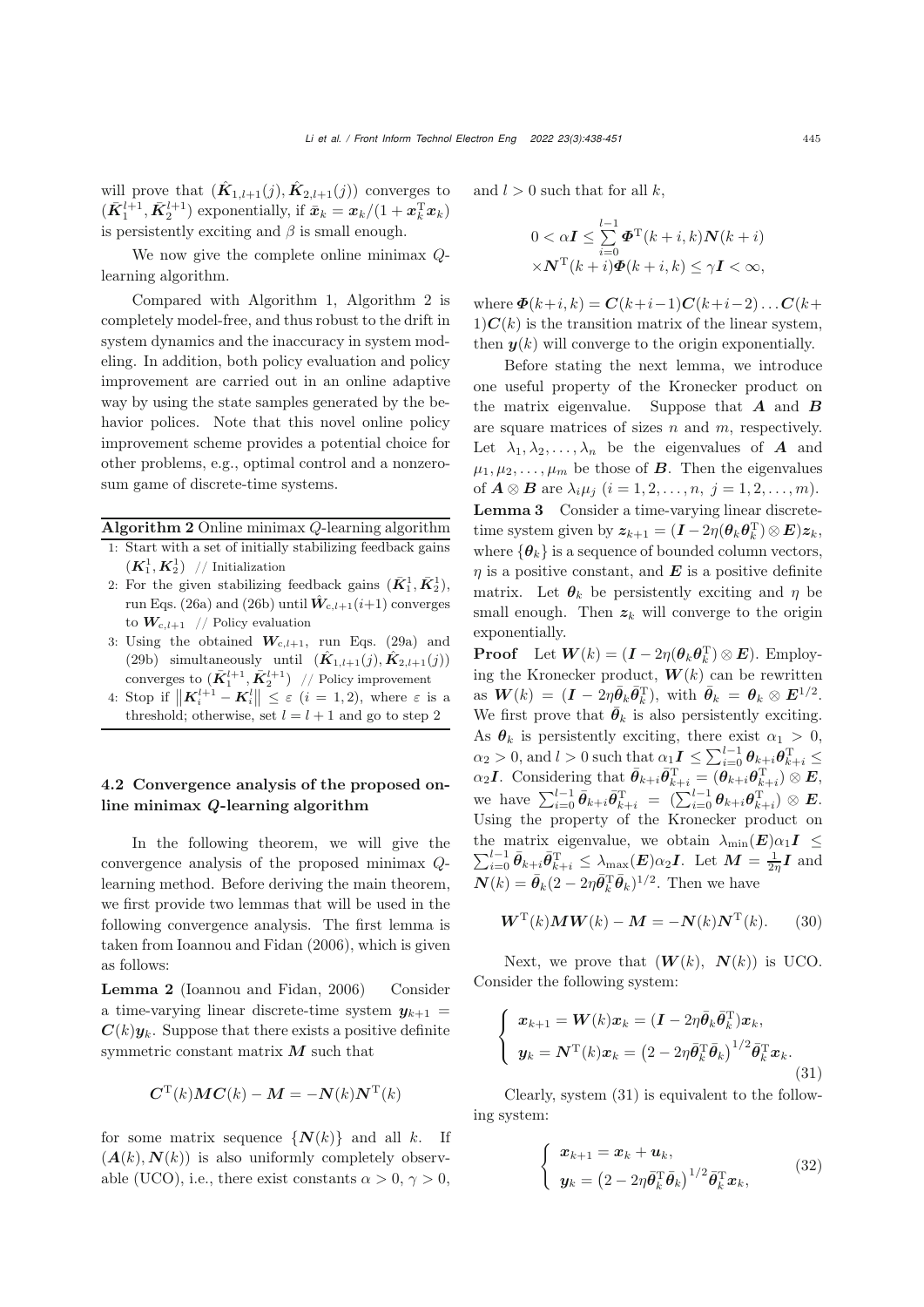with output feedback

$$
\boldsymbol{u}_k = \frac{-2\eta\bar{\boldsymbol{\theta}}_k\boldsymbol{y}_k}{\left(2-2\eta\bar{\boldsymbol{\theta}}_k^\mathrm{T}\bar{\boldsymbol{\theta}}_k\right)^{1/2}}.
$$

So, we can prove that system [\(32\)](#page-7-1) is UCO instead. Because  $\theta_k$  is bounded,  $\bar{\theta}_k$  is also bounded; thus, there exists  $a > 0$  such that  $\bar{\theta}_k^{\mathrm{T}} \bar{\theta}_k \leq a$  is satisfied for all k. Let  $\eta \leq 1/(2a)$ . We have  $1 \leq 2 - 2\eta \bar{\theta}_k^T \bar{\theta}_k \leq 2$ ; therefore,

<span id="page-8-0"></span>
$$
\bar{\alpha}_1 \mathbf{I} \le \sum_{i=0}^{l-1} \mathbf{N}(k+i) \mathbf{N}^{\mathrm{T}}(k+i) \le \bar{\alpha}_2 \mathbf{I},
$$
 (33)

where  $\bar{\alpha}_1 = \lambda_{\min}(\mathbf{E})\alpha_1$  and  $\bar{\alpha}_2 = 2\lambda_{\max}(\mathbf{E})\alpha_2$ . Clearly, the transition matrix of system [\(32\)](#page-7-1) is *I*, and Eq.  $(30)$  and inequality  $(33)$  imply that system  $(32)$ is UCO, or equivalently,  $(W(k), N(k))$  is UCO. Using the result from Lemma 2, we know that  $z_k$  will converge to the origin exponentially.

We are now ready to state and prove the following theorem:

**Theorem 2** Let  $\bar{\sigma}_k$  and  $\bar{x}_k$  be persistently exciting and the learning rate  $\beta$  satisfy

<span id="page-8-1"></span>
$$
0 < \beta < \min\left(-\frac{\lambda}{r(k_0)\theta} \ln \lambda, \frac{1}{2a_1}, \frac{1}{2a_2}\right). \tag{34}
$$

Then, in Algorithm 2,  $(\hat{\mathbf{K}}_{1,l+1}(j), \hat{\mathbf{K}}_{2,l+1}(j))$  will converge to  $(\bar{\mathbf{K}}_1^{l+1}, \bar{\mathbf{K}}_2^{l+1})$  exponentially; further, as  $l \to \infty, \, ((\bar{\bm{K}}_1^l)^{\mathrm{T}}, (\bar{\bm{K}}_2^l)^{\mathrm{T}})$  will converge to the saddle feedback gains  $(-\mathbf{K}_1^*, -\mathbf{K}_2^*)$ .

**Proof** First, we prove that  $(\hat{\mathbf{K}}_{1,l+1}(j), \hat{\mathbf{K}}_{2,l+1}(j))$ will converge to  $(\bar{K}_1^{l+1}, \bar{K}_2^{l+1})$ , if  $\bar{x}_k$  is persistently exciting and the learning rate  $\beta$  satisfies inequality [\(34\)](#page-8-1). From Eq. [\(28\)](#page-6-1), we know that  $Q^{l+1}(\boldsymbol{x}_k, \boldsymbol{K}_1^{\mathrm{T}} \boldsymbol{x}_k, \boldsymbol{K}_2^{\mathrm{T}} \boldsymbol{x}_k)$  reaches a saddle point at  $(\bar{\mathbf{K}}_1^{l+1}, \bar{\mathbf{K}}_2^{l+1})$ , observing that  $Q^{l+1}$  is convex in  $\mathbf{K}_1$ and  $K_2$ . The first-order necessary condition implies

<span id="page-8-2"></span>
$$
\frac{\partial}{\partial \mathbf{K}_1} Q^{l+1} \left( \mathbf{x}_k, \mathbf{K}_1^{\mathrm{T}} \mathbf{x}_k, (\bar{\mathbf{K}}_2^{l+1})^{\mathrm{T}} \mathbf{x}_k \right) \Big|_{\mathbf{K}_1 = \bar{\mathbf{K}}_1^{l+1}} = 0,
$$
\n(35a)\n
$$
\frac{\partial}{\partial \mathbf{K}_2} Q^{l+1} \left( \mathbf{x}_k, (\bar{\mathbf{K}}_1^{l+1})^{\mathrm{T}} \mathbf{x}_k, \mathbf{K}_2^{\mathrm{T}} \mathbf{x}_k \right) \Big|_{\mathbf{K}_2 = \bar{\mathbf{K}}_2^{l+1}} = 0.
$$
\n(35b)

<span id="page-8-3"></span>From the definition of  $Q^{l+1}(\boldsymbol{x}_k, \boldsymbol{K}_1^{\mathrm{T}} \boldsymbol{x}_k, \boldsymbol{K}_2^{\mathrm{T}} \boldsymbol{x}_k)$ , Eqs. [\(35a\)](#page-8-2) and [\(35b\)](#page-8-3) can be rewritten as follows:

<span id="page-8-5"></span><span id="page-8-4"></span>
$$
\beta \boldsymbol{x}_{k} \left( 2\boldsymbol{R} (\boldsymbol{K}_{1}^{l+1})^{\mathrm{T}} \boldsymbol{x}_{k} + 2\boldsymbol{B}^{\mathrm{T}} \boldsymbol{P}^{l+1} \tilde{\boldsymbol{x}}_{k+1} \right)^{\mathrm{T}} = 0, \tag{36a}
$$
\n
$$
\beta \boldsymbol{x}_{k} \left( -2\gamma^{2} (\boldsymbol{K}_{2}^{l+1})^{\mathrm{T}} \boldsymbol{x}_{k} + 2\boldsymbol{D}^{\mathrm{T}} \boldsymbol{P}^{l+1} \tilde{\boldsymbol{x}}_{k+1} \right)^{\mathrm{T}} = 0, \tag{36b}
$$

where  $\tilde{x}_{k+1} = Ax_k + B(\bar{K}_1^{l+1})^{\mathrm{T}} x_k + D(\bar{K}_2^{l+1})^{\mathrm{T}} x_k$ . Similarly, Eqs. [\(29a\)](#page-6-2) and [\(29b\)](#page-6-3) can be given by

<span id="page-8-6"></span>
$$
\hat{K}_{1,l+1}(j+1) = \hat{K}_{1,l+1}(j) - \beta \frac{x_k}{\Phi_a(k)} \times \left(2R\hat{K}_{1,l+1}^{\mathrm{T}}(j)x_k + 2B^{\mathrm{T}}P^{l+1}\hat{x}_{k+1}\right)^{\mathrm{T}},
$$
\n(37a)

<span id="page-8-7"></span>
$$
\hat{\mathbf{K}}_{2,l+1}(j+1) = \hat{\mathbf{K}}_{2,l+1}(j) + \beta \frac{\mathbf{x}_k}{\Phi_a(k)}\n\times \left(-2\gamma^2 \hat{\mathbf{K}}_{2,l+1}^{\mathrm{T}}(j)\mathbf{x}_k + 2\mathbf{D}^{\mathrm{T}} \mathbf{P}^{l+1} \hat{\mathbf{x}}_{k+1}\right)^{\mathrm{T}},
$$
\n(37b)

where

$$
\hat{\boldsymbol{x}}_{k+1} = \boldsymbol{A}\boldsymbol{x}_k + \boldsymbol{B}\hat{\boldsymbol{K}}_{1,l+1}^\mathrm{T}(j)\boldsymbol{x}_k + \boldsymbol{D}\hat{\boldsymbol{K}}_{2,l+1}^\mathrm{T}(j)\boldsymbol{x}_k.
$$

Define the following estimation errors:  $\tilde{K}_{1,l+1}$  =  $\hat{K}_{1,l+1} - \bar{K}_1^{l+1}$  and  $\tilde{K}_{2,l+1} = \hat{K}_{2,l+1} - \bar{K}_2^{l+1}$ . Combining Eqs. [\(36a\)](#page-8-4) and [\(36b\)](#page-8-5) with Eqs. [\(37a\)](#page-8-6) and [\(37b\)](#page-8-7) gives the following error dynamics:

<span id="page-8-8"></span>
$$
\tilde{K}_{1,l+1}(j+1) = \tilde{K}_{1,l+1}(j) - 2\beta \bar{x}_k \bar{x}_k^{\mathrm{T}} \tilde{K}_{1,l+1}(j) R \n- 2\beta \bar{x}_k \bar{x}_k^{\mathrm{T}} K_{1,l+1}(j) B^{\mathrm{T}} P^{l+1} B \n- 2\beta \bar{x}_k \bar{x}_k^{\mathrm{T}} \tilde{K}_{2,l+1}(j) D^{\mathrm{T}} P^{l+1} B, \n(38a)\n\tilde{K}_{2,l+1}(j+1) = \tilde{K}_{2,l+1}(j) - 2\beta \gamma^2 \bar{x}_k \bar{x}_k^{\mathrm{T}} \tilde{K}_{2,l+1}(j) \n+ 2\beta \bar{x}_k \bar{x}_k^{\mathrm{T}} K_{2,l+1}(j) D^{\mathrm{T}} P^{l+1} D \n+ 2\beta \bar{x}_k \bar{x}_k^{\mathrm{T}} \tilde{K}_{1,l+1}(j) B^{\mathrm{T}} P^{l+1} D, \n(38b)
$$

<span id="page-8-9"></span>where  $\bar{x}_k = x_k/(1 + x_k^{\mathrm{T}} x_k)$ . Using the fact that  $vec(XYZ)=(Z^T\otimes X)vec(Y)$  holds for any matrices  $X$ ,  $Y$ , and  $Z$  with appropriate dimensions, we can rewrite Eqs. [\(38a\)](#page-8-8) and [\(38b\)](#page-8-9) in the following compact form:

<span id="page-8-10"></span>
$$
\begin{bmatrix}\n\operatorname{vec}(\tilde{K}_{1,l+1}(j+1)) \\
\operatorname{vec}(\tilde{K}_{2,l+1}(j+1))\n\end{bmatrix} =\n\begin{bmatrix}\nA_1(k) & A_2(k) \\
A_3(k) & A_4(k)\n\end{bmatrix}\n\times\n\begin{bmatrix}\n\operatorname{vec}(\tilde{K}_{1,l+1}(j)) \\
\operatorname{vec}(\tilde{K}_{2,l+1}(j))\n\end{bmatrix},
$$
\n(39)

where

$$
\begin{cases}\n\mathbf{A}_1(k) = \mathbf{I} - 2\beta \bar{\mathbf{x}}_{k1} \bar{\mathbf{x}}_{k1}^{\mathrm{T}}, \\
\mathbf{A}_2(k) = -2\beta (\mathbf{B}^{\mathrm{T}} \mathbf{P}^{l+1} \mathbf{D}) \otimes (\bar{\mathbf{x}}_k \bar{\mathbf{x}}_k^{\mathrm{T}}), \\
\mathbf{A}_3(k) = 2\beta (\mathbf{D}^{\mathrm{T}} \mathbf{P}^{l+1} \mathbf{B}) \otimes (\bar{\mathbf{x}}_k \bar{\mathbf{x}}_k^{\mathrm{T}}), \\
\mathbf{A}_4(k) = \mathbf{I} - 2\beta \bar{\mathbf{x}}_{k2} \bar{\mathbf{x}}_{k2}^{\mathrm{T}}, \\
\bar{\mathbf{x}}_{k1}(k) = \bar{\mathbf{x}}_k \otimes \sqrt{\mathbf{R} + \mathbf{B}^{\mathrm{T}} \mathbf{P}^{l+1} \mathbf{B}}, \\
\bar{\mathbf{x}}_{k2} = \bar{\mathbf{x}}_k \otimes \sqrt{\gamma^2 \mathbf{I} - \mathbf{D}^{\mathrm{T}} \mathbf{P}^{l+1} \mathbf{D}}.\n\end{cases}
$$

According to the Kronecker product, we know that both  $\bar{x}_{k1}$  and  $\bar{x}_{k2}$  are also persistently exciting if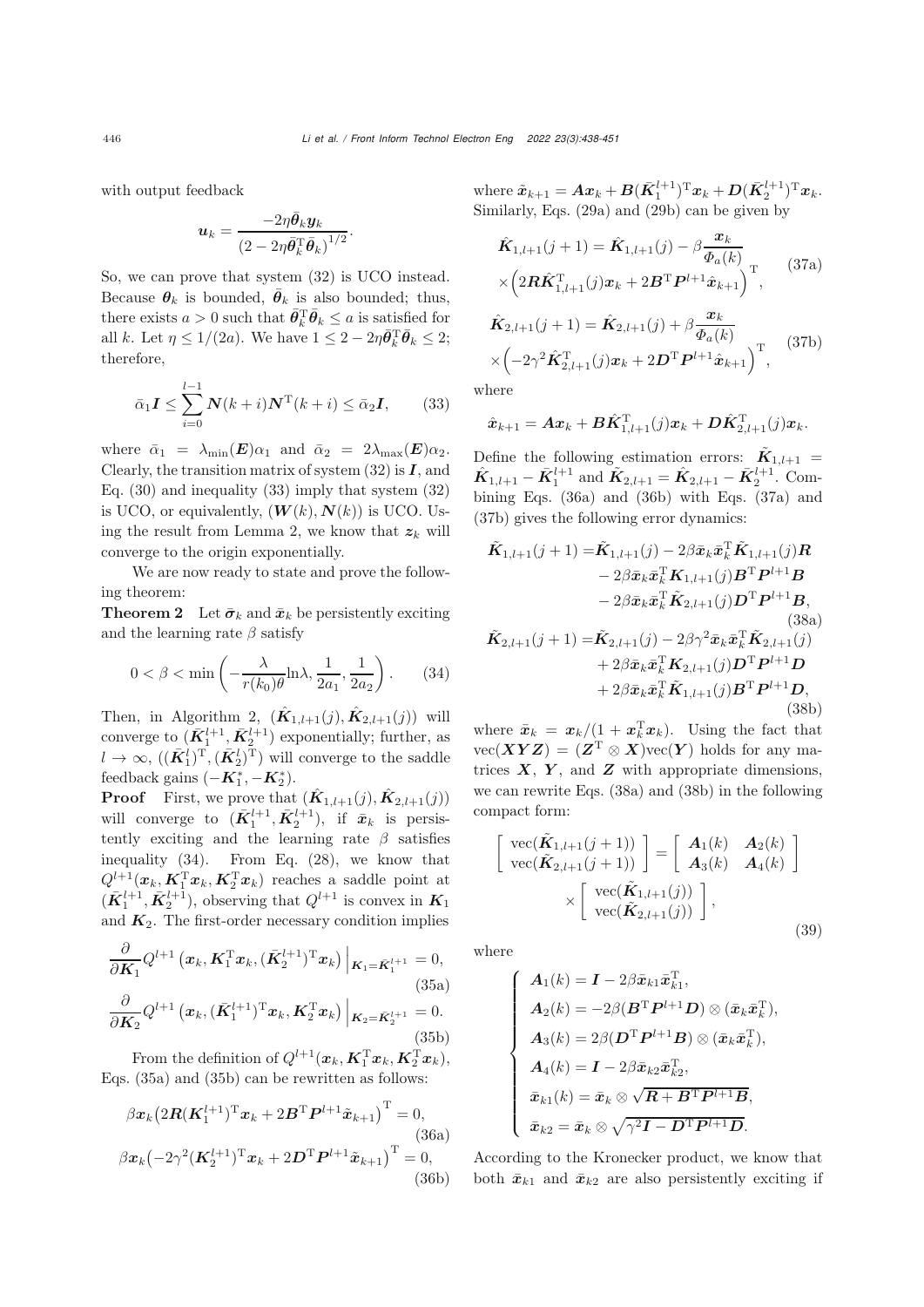$\bar{x}(k)$  is persistently exciting. Define the following matrices:

$$
\bar{A}(k) = \begin{bmatrix} A_1(k) & 0 \\ 0 & A_4(k) \end{bmatrix},
$$

$$
\Delta(k) = \begin{bmatrix} 0 & A_2(k) \\ A_3(k) & 0 \end{bmatrix}.
$$

Let the learning process start at  $k_0$ , i.e.,  $j =$  $k - k_0 + 1$ . Let

$$
\mathbf{Z}(j) = \left[\text{vec}(\tilde{\mathbf{K}}_{1,l+1}(j))^{\text{T}} \text{vec}(\tilde{\mathbf{K}}_{2,l+1}(j))^{\text{T}}\right]^{\text{T}}.
$$

Using the result from Lemma 3, we know that the following time-varying system

$$
Z(j+1) = \bar{A}(j + k_0 - 1)Z(j)
$$
 (40)

is exponentially stable if the learning rate  $\beta$  is selected such that  $\beta \le \min(1/(2a_1), 1/(2a_2))$  is satisfied, where  $a_1 = \sup(\bar{x}_{k1}^T \bar{x}_{k1})$  and  $a_2 = \sup(\bar{x}_{k2}^T \bar{x}_{k2})$ . Therefore, there exist  $\gamma(k_0) > 0$  and  $\lambda \in (0,1)$ such that  $\|\mathbf{\Phi}_{\bar{A}(j+k_0-1)}(j,1)\| \leq \gamma(k_0)\lambda^{j-1}$ , where  $\Phi_{\bar{A}(j+k_0-1)}(j,1)$  is the state transition matrix of system [\(40\)](#page-9-0). Clearly,  $\bar{x}(k)$ , *B*, *D*, and  $P^{l+1}$  are bounded; thus, there exists a positive constant  $\theta$ such that  $\|\Delta(k)\| \leq \beta\theta$  is satisfied for all k. We now rewrite Eq. [\(39\)](#page-8-10) as

$$
\mathbf{Z}(j+1) = (\bar{\mathbf{A}}(j+k_0-1) + \mathbf{\Delta}(j+k_0-1))\mathbf{Z}(j). \tag{41}
$$

Then  $\mathbf{Z}(j)$  can be determined as

<span id="page-9-1"></span>
$$
Z(j) = \Phi_{\bar{A}(j+k_0-1)}(j,1)Z(1) + \sum_{i=1}^{j-1} \Phi_{\bar{A}(j+k_0-1)}(j,i+1)\Delta(i+k_0-1)Z(i).
$$
\n(42)

Taking the Frobenius norm on both sides of Eq.  $(42)$ , we have

<span id="page-9-2"></span>
$$
\|Z(j)\| \le \left\| \Phi_{\bar{A}(j+k_0-1)}(j,1) \right\| \|Z(1)\| + \sum_{i=1}^{j} \left\| \Phi_{\bar{A}(j+k_0-1)}(j,i+1) \right\| \| \Delta(i+k_0-1) \| \|Z(i)\| \le \gamma(k_0) \lambda^{j-1} \|Z(1)\| + \sum_{i=1}^{j-1} \gamma(k_0) \times \lambda^{j-i-1} \| \Delta(i+k_0-1) \| \|Z(i)\|.
$$
\n(43)

Let  $T(j) = Z(j)\lambda^{-(j+1)}$ . Inequality [\(43\)](#page-9-2) can be rewritten as

<span id="page-9-3"></span>
$$
||T(j)|| \leq \gamma(k_0) ||T(1)||
$$
  
+ 
$$
\sum_{i=1}^{j-1} \frac{\gamma(k_0)}{\lambda} ||\Delta(i + k_0 - 1)|| ||T(i)||.
$$
 (44)

Employing the Gronwall inequality, inequality [\(44\)](#page-9-3) gives

<span id="page-9-4"></span>
$$
\|T(j)\| \leq \gamma(k_0) \|T(1)\|
$$
  
\$\times \prod\_{i=1}^{j-1} \left(1 + \frac{\gamma(k\_0)}{\lambda} \| \Delta(i + k\_0 - 1) \| \right).\$ (45)

Taking logarithms on both sides of inequality [\(45\)](#page-9-4) yields

<span id="page-9-5"></span>
$$
\ln (||T(j)||) \leq \ln (\gamma(k_0) ||T(1)||) + \sum_{i=1}^{j-1} \ln \left( 1 + \frac{\gamma(k_0)}{\lambda} ||\Delta(i + k_0 - 1)|| \right).
$$
\n(46)

<span id="page-9-0"></span>Note that  $\ln(1+x) \leq x$  holds for any  $x \geq 0$ , and from inequality [\(46\)](#page-9-5), we can further obtain

<span id="page-9-6"></span>
$$
\|\boldsymbol{T}(j)\| \leq \gamma(k_0) \|\boldsymbol{T}(1)\| \exp\left(\sum_{i=1}^{j-1} \frac{\gamma(k_0)}{\lambda} \|\boldsymbol{\Delta}(i+k_0-1)\|\right).
$$
\n(47)

Substituting  $T(j) = Z(j)\lambda^{-(j+1)}$  into inequality [\(47\)](#page-9-6) yields

<span id="page-9-7"></span>
$$
\|Z(j)\| \leq \gamma \lambda^{j-1} \|Z(1)\|
$$
  
 
$$
\times \exp\left(\sum_{i=1}^{j-1} \frac{\gamma(k_0)}{\lambda} \|\Delta(i+k_0-1)\|\right).
$$
 (48)

Let  $\mathbf{\Phi}_{\bar{A}(j)+\mathbf{\Delta}(j)}(j,1)$  be the transition matrix of Eq. [\(39\)](#page-8-10). Clearly,

$$
\|\Phi_{\bar{A}(j)+\Delta(j)}(j,1)\| \n= \|\Phi_{\bar{A}(j)+\Delta(j)}(j,1)I_{n(m_1+m_2)}\| \n= \|[\Phi_{\bar{A}(j)+\Delta(j)}(j,1)e_1, \Phi_{\bar{A}(j)+\Delta(j)}(j,1)e_2, \dots, \Phi_{\bar{A}(j)+\Delta(j)}(j,1)e_{n(m_1+m_2)}] \|,
$$
\n(49)

where  $e_k$   $(k = 1, 2, ..., n(m_1 + m_2))$  is the k<sup>th</sup> column of  $I_{n(m_1+m_2)}$ . According to inequality [\(48\)](#page-9-7), we obtain

$$
\|\Phi_{\bar{A}(j)+\Delta(j)}(j,1)\|
$$
  
\n
$$
\leq \sqrt{n(m_1+m_2)}\gamma(k_0)\lambda^{j-1}
$$
  
\n
$$
\times \exp\left(\sum_{i=1}^{j-1} \frac{\gamma(k_0)}{\lambda} \|\Delta(i+k_0-1)\|\right)
$$
  
\n
$$
\leq \sqrt{n(m_1+m_2)}\gamma(k_0)\lambda^{j-1} \exp\left(\frac{\gamma(k_0)}{\lambda}\beta\theta(j-1)\right)
$$
  
\n
$$
=\sqrt{n(m_1+m_2)}\gamma(k_0)\left(\exp\left(\frac{\gamma(k_0)}{\lambda}\beta\theta+\ln\lambda\right)\right)^{j-1}.
$$
\n(50)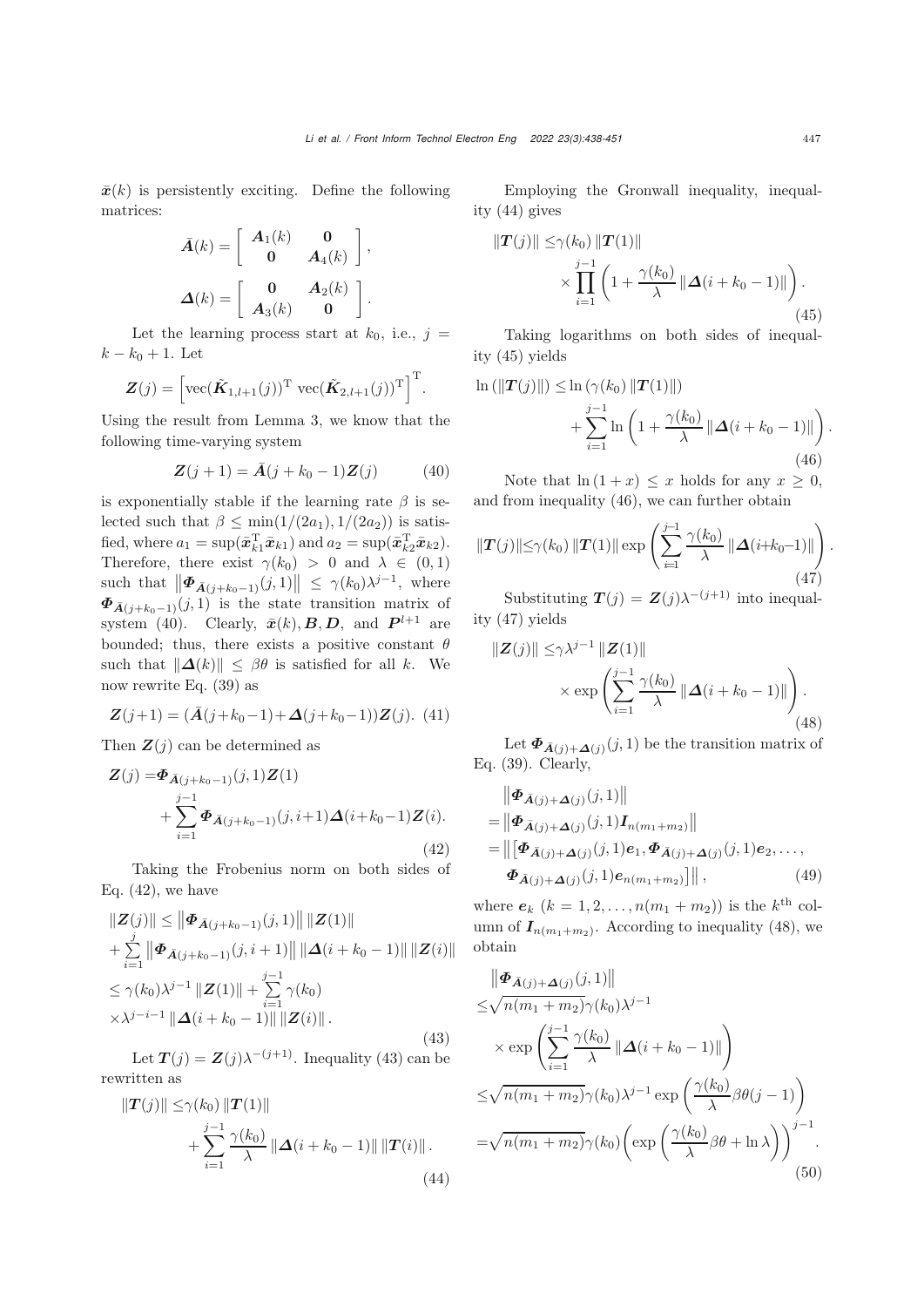Let the learning rate  $\beta$  be selected satisfying inequality [\(34\)](#page-8-1). Then we have  $\frac{\gamma(k_0)}{\lambda} \beta \theta + \ln \lambda < 0$ , which means that system  $(39)$  is also exponentially stable. Therefore,  $(\hat{K}_{1,l+1}(j), \hat{K}_{2,l+1}(j))$  will converge to  $(\bar{\mathbf{K}}_1^{l+1}, \bar{\mathbf{K}}_2^{l+1})$  exponentially. If, further,  $\bar{\boldsymbol{\sigma}}_k$ is persistently exciting,  $\hat{W}_{c,l+1}(i)$  will converge to  $W_{c,l+1}$ . Using the result from Theorem 1, we know that  $((\bar{K}_1^{l+1})^T, (\bar{K}_2^{l+1})^T)$  will converge to the saddle feedback gains  $(-\mathbf{K}_1^*, -\mathbf{K}_2^*)$ , if  $\bar{\boldsymbol{\sigma}}_k$  and  $\bar{\boldsymbol{x}}_k$  are persistently exciting and the learning rate  $\beta$  satisfies inequality [\(34\)](#page-8-1). The proof is completed.

#### 5 Simulation study

In this section, we will use Algorithm 2 to design an  $H_{\infty}$  load-frequency controller for an electrical power system generator that suffers from load disturbance.

Consider the following fourth-order discretetime electrical power system:

<span id="page-10-0"></span>
$$
x_{k+1} = Ax_k + Bu_k + Dw_k, \qquad (51)
$$

where  $x_k = [x_{k1}, x_{k2}, x_{k3}, x_{k4}]^T$  ( $x_{k1}$  denotes the incremental frequency deviation,  $x_{k2}$  the incremental change in generator output,  $x_{k3}$  the incremental change in governor position, and  $x_{k4}$  the incremental change in integral control), and  $w_k$  is the load disturbance. The initial state is set to be  $x_0 = [4, 3, -1.5, 2.5]^T$ . The system matrices are given as follows:

$$
\mathbf{A} = \begin{bmatrix} 0.9704 & 0.6629 & 0.0849 & -0.0446 \\ -0.0762 & 0.6724 & 0.1584 & -0.1462 \\ -0.3954 & -0.1663 & 0.2367 & -0.7403 \\ 0.0594 & 0.0212 & 0.0019 & 0.9993 \end{bmatrix},
$$

$$
\mathbf{B} = \begin{bmatrix} 0.0446 \\ 0.1462 \\ 0.7403 \\ 0.0007 \end{bmatrix}, \mathbf{D} = \begin{bmatrix} -0.7924 \\ 0.0230 \\ 0.1893 \\ -0.0239 \end{bmatrix}.
$$

The value function is given by

$$
V(\boldsymbol{x}_k) = \sum_{i=k}^{\infty} (\boldsymbol{x}_i^{\mathrm{T}} \boldsymbol{x}_i + u_i^{\mathrm{T}} u_i - 9 w_i^{\mathrm{T}} w_i);
$$

that is, the disturbance attenuation level is set to be  $\gamma=3.$ 

Employing Algorithm 1, we obtain the optimal feedback gains for the controller and the disturbance:

$$
K_1^* = [2.1739, 3.7564, 0.8402, 1.4448],
$$
  

$$
K_2^* = [1.2517, 1.6753, 0.2920, 1.1466].
$$

Now we apply the minimax Q-learning method developed in Section 4 to solve for the  $H_{\infty}$  loadfrequency controller. Note that the system matrices *A*, *B*, and *D* are not needed to design the controller. They are used only to simulate the system. The initial admissible feedback gains are selected as  $K_1^1 = K_2^1 = [0, 0, 0, 0]$ . The learning rate is selected as  $\beta = 0.1$ . The threshold to stop the algorithm is set to be  $\varepsilon = 10^{-4}$ . The state samples used for RLS tuning at each policy evaluation step are generated by the behavior policies  $u_k^1 = 0.5 \sum_{i=1}^{50} \sin(\omega_i k)$  and  $u_k^2 = 0.6 \sum_{i=1}^{50} \sin(\omega_i k)$ . The state samples used for gradient tuning at each policy improvement step are generated by the behavior policies  $u_k^3 = 0.2 \sum_{i=1}^{50} \sin(\omega_i k)$  and  $u_k^4 =$  $0.15\sum_{i=1}^{50} \sin(\omega_i k)$ , where  $\omega_i$  is an integer randomly generated from [−50, 50]. In fact, one can choose from a variety of behavior policies as long as the behavior policies are such that both  $\bar{\sigma}_k$  and  $\bar{x}_k$  are persistently exciting. At each policy evaluation step, we carry out 5000 tuning steps, while 3000 tuning steps are carried out at each policy improvement step. After eight iterations, convergence of Algorithm 2 is attained, and the convergent values are given as follows:

$$
\bar{K}_{1}^{8} = [-2.1729, -3.7555, -0.8398, -1.4445]^{T},
$$
  
\n
$$
\bar{K}_{2}^{8} = [-1.2507, -1.6746, -0.2916, -1.1451]^{T}.
$$

Clearly,  $((\bar{K}_1^8)^T,(\bar{K}_2^8)^T)$  is very close to the saddle feedback gains  $(-\mathbf{K}_1^*, -\mathbf{K}_2^*)$ . Figs. 1 and 2 show the evolution of  $\bar{K}_1^l$  and  $\bar{K}_2^l$ , respectively. Fig. 3 indicates that the obtained  $H_{\infty}$  load-frequency controller  $u_k = (\bar{K}_1^8)^T x_k$  stabilizes system (51) under disturbance  $w_k = 5 \exp(-0.16k)$ . Fig. 4 indicates that the obtained  $H_{\infty}$  load-frequency controller  $u_k = (\bar{K}_1^8)^T x_k$  still stabilizes system [\(51\)](#page-10-0) even under the worst-case disturbance  $w_k$  =  $(\bar{\boldsymbol{K}}_2^8)^{\mathrm{T}}\boldsymbol{x}_k.$ 

For comparison, we apply the value-iterationbased Q-learning method [\(Al-Tamimi et al.](#page-12-13), [2007;](#page-12-13) [Rizvi and Lin, 2018;](#page-13-11) [Valadbeigi et al.](#page-13-3), [2020\)](#page-13-3) to solve for the  $H_{\infty}$  load-frequency controller. The initial value matrix is chosen as  $H = I_{6 \times 6}$ , and the initial feedback gains for the controller and the disturbance are selected as  $K_1^1 = [0, 0, 0, 0]$  and  $K_2^1 = [0, 0, 0, 0]$ , respectively. After 50 iterations, convergence of the value-iteration-based Q-learning method is attained, with the convergent values given as follows: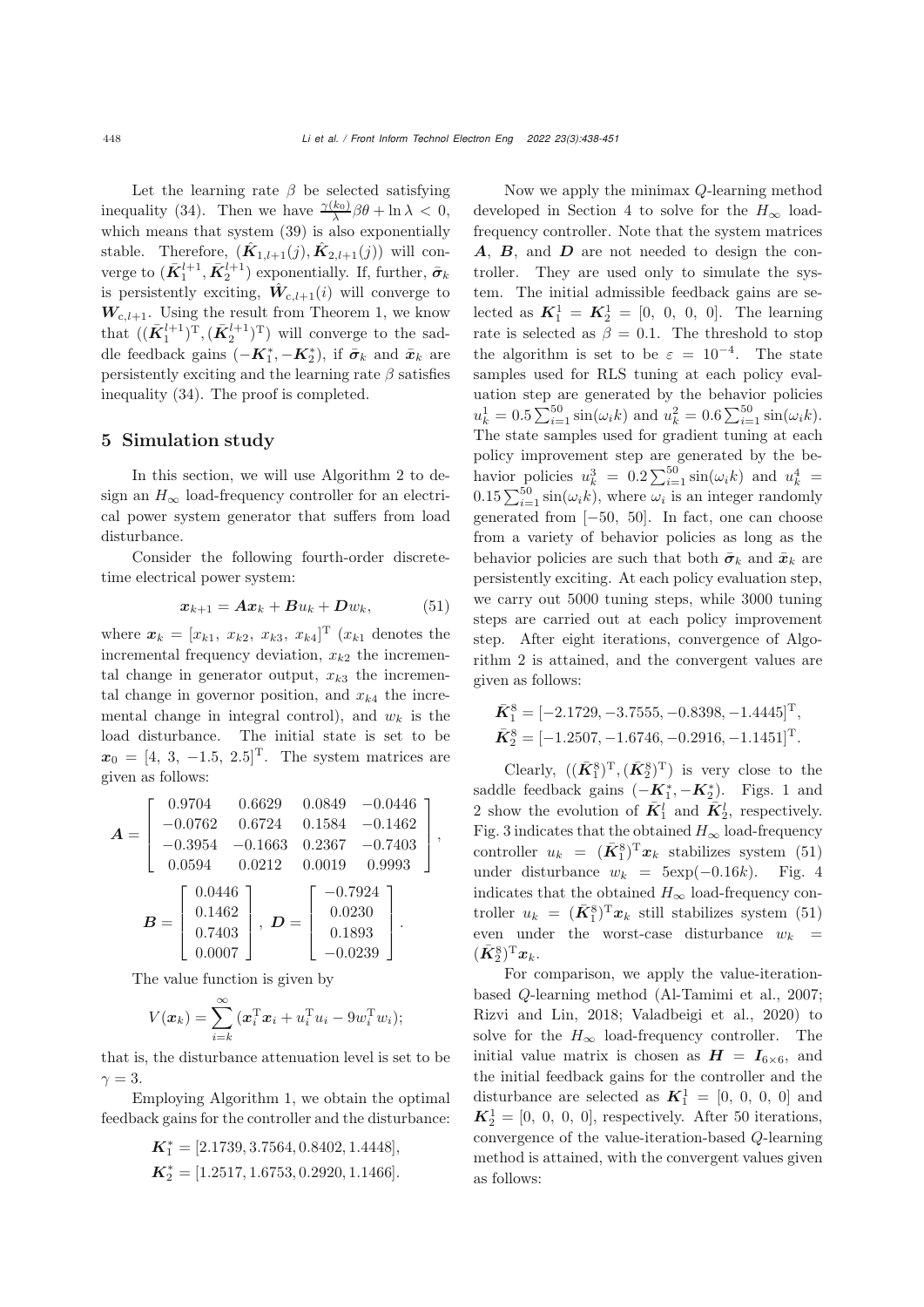

Fig. 1 Evolution of the controller feedback gain  $\bar{K}_1^l$  in the policy-iteration-based minimax *Q*-learning method, where  $\bar{K}_{1}^{l}=[\bar{K}_{1,1}^{l},\bar{K}_{1,2}^{l},\bar{K}_{1,3}^{l},\bar{K}_{1,4}^{l}]^{\text{T}}$  (References to color refer to the online version of this figure)



Fig. 2 Evolution of the disturbance feedback gain  $\bar{K}^l_2$  in the policy-iteration-based minimax *Q*-learning method, where  $\bar{K}_{2}^{l}=[\bar{K}_{2,1}^{l},\bar{K}_{2,2}^{l},\bar{K}_{2,3}^{l},\bar{K}_{2,4}^{l}]^{\text{T}}$  (References to color refer to the online version of this figure)



Fig. 3 State evolution of system (51) by implementing  $u_k = (\bar{K}_1^8)^{\mathrm{T}} x_k$  under disturbance  $w_k = 5 \exp(-0.16k)$ 



Fig. 4 State evolution of system (51) by implementing  $u_k = (\bar{K}_1^8)^{\mathrm{T}} x_k$  under the worst-case disturbance  $w_k =$  $(\bar{K}^8_2)^\mathrm{T} x_k$ 

$$
K_1^{50} = [-2.1729, -3.7550, -0.8399, -1.4427],
$$
  
\n
$$
K_2^{50} = [-1.2512, -1.6746, -0.2919, -1.1456].
$$

Clearly,  $(K_1^{50}, K_2^{50})$  is also close to the saddle feedback gains  $(-\mathbf{K}_1^*, -\mathbf{K}_2^*)$ . Figs. 5 and 6 show the convergence of  $K_1^l$  and  $K_2^l$ , respectively. It is observed that both the policy-iteration-based minimax Q-learning method and the value-iteration-based Qlearning method converge to the saddle solution. Obviously, compared with the value-iteration-based Qlearning method, it takes far fewer steps of iteration for the policy-iteration-based minimax Q-learning method to converge.

#### 6 Conclusions

The  $H_{\infty}$  control problem for linear discretetime systems has been investigated in this paper. A policy-iteration-based minimax Q-learning method has been developed to learn the  $H_{\infty}$  controller online by using the state samples generated by the behavior policies, without querying the system model. By employing a normalized gradient method, a novel policy improvement scheme has been proposed. The rigorous convergence analysis of the proposed minimax Q-learning method has been established under some persistence of excitation conditions and learning rate constraints. In addition, the excitation noise bias problem has been overcome. The simulation results demonstrated the good disturbance rejection capacity of the obtained  $H_{\infty}$  controller. In future work, we will explore Q-learning approaches for  $H_{\infty}$ control of nonlinear discrete-time systems.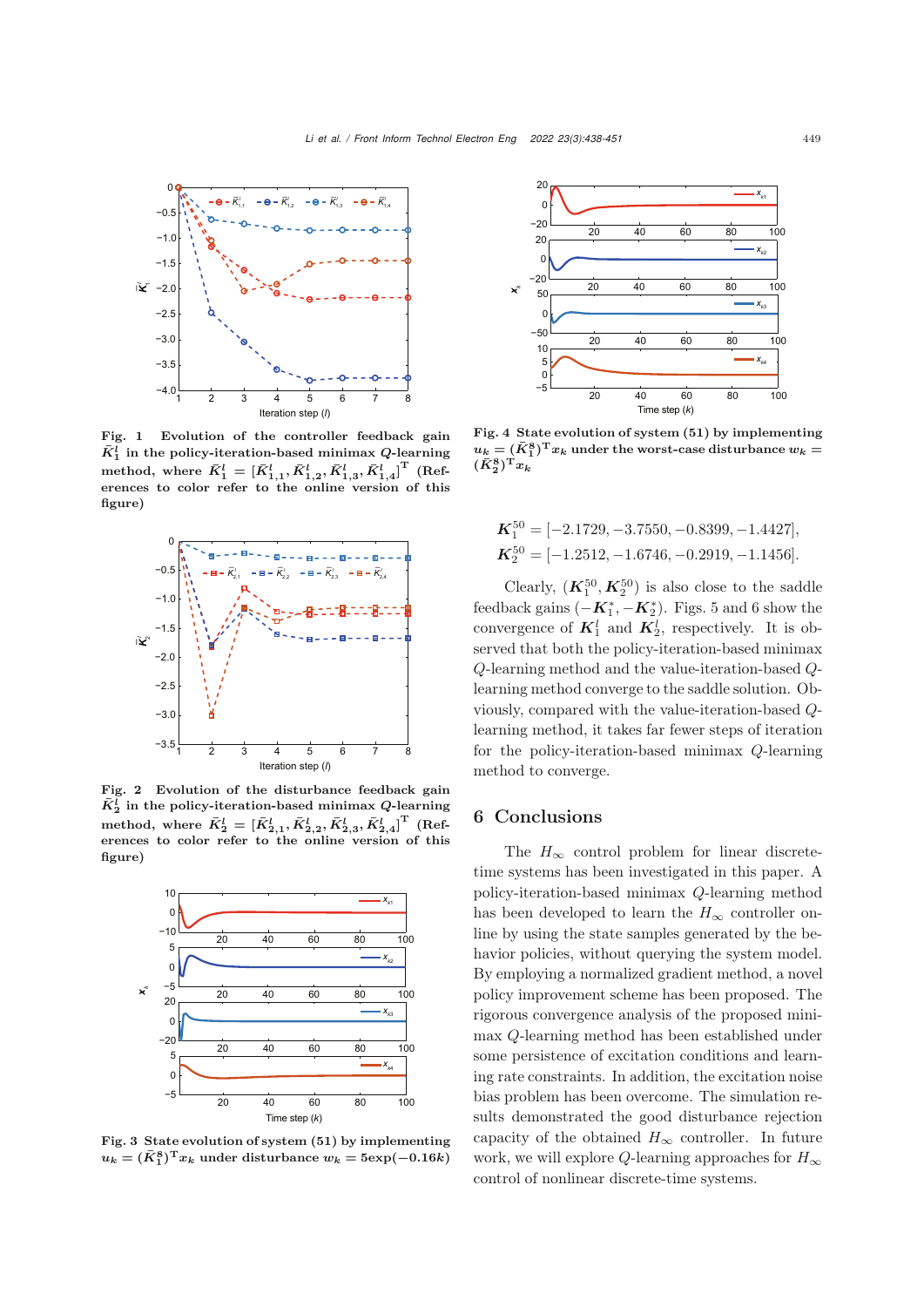

Fig. 5 Evolution of the controller feedback gain  $K_1^l$  in the value-iteration-based *Q*-learning method, where  $K_1^l = [K_{1,1}^l, K_{1,2}^l, K_{1,3}^l, K_{1,4}^l]$  (References to color refer to the online version of this figure)



Fig. 6 Evolution of the disturbance feedback gain  $K_2^l$  in the value-iteration-based *Q*-learning method, where  $K_2^l~=~[K_{2,1}^l,K_{2,2}^l,K_{2,3}^l,K_{2,4}^l]$  (References to color refer to the online version of this figure)

#### Contributors

Xinxing LI and Lele XI designed the research, conducted the investigation, and drafted the paper. Wenzhong ZHA and Zhihong PENG supervised the research, helped organize the paper, and revised and finalized the paper.

#### Compliance with ethics guidelines

Xinxing LI, Lele XI, Wenzhong ZHA, and Zhihong PENG declare that they have no conflict of interest.

#### References

<span id="page-12-13"></span>Al-Tamimi A, Lewis FL, Abu-Khalaf M, 2007. Model-free *Q*learning designs for linear discrete-time zero-sum games with application to H-infinity control. *Automatica*, 43(3):473-481.

<span id="page-12-6"></span>https://doi.org/10.1016/j.automatica.2006.09.019 Basar T, Bernhard P, 1995.  $H^{\infty}$ -Optimal Control and Related Minimax Design Problems (2nd Ed.). Springer, Boston, USA.

- <span id="page-12-5"></span>Doyle JC, Glover K, Khargonekar PP, et al., 1989. Statespace solutions to standard  $H_2$  and  $H_{\infty}$  control problems. *IEEE Trans Autom Contr*, 34(8):831-847. https://doi.org/10.1109/9.29425
- <span id="page-12-14"></span>Hansen TD, Miltersen PB, Zwick U, 2003. Strategy iteration is strongly polynomial for 2-player turn-based stochastic games with a constant discount factor. *J ACM*, 60(1): Article 1. https://doi.org/10.1145/2432622.2432623
- <span id="page-12-2"></span>He HB, Zhong XN, 2018. Learning without external reward. *IEEE Comput Intell Mag*, 13(3):48-54. https://doi.org/10.1109/MCI.2018.2840727
- <span id="page-12-16"></span>Ioannou PA, Fidan B, 2006. Adaptive Control Tutorial. SIAM, Philadelphia, USA.
- <span id="page-12-10"></span>Kiumarsi B, Lewis FL, Jiang ZP, 2017.  $H_{\infty}$  control of linear discrete-time systems: off-policy reinforcement learning. *Automatica*, 78:144-152. https://doi.org/10.1016/j.automatica.2016.12.009
- <span id="page-12-0"></span>Kiumarsi B, Vamvoudakis KG, Modares H, et al., 2018. Optimal and autonomous control using reinforcement learning: a survey. *IEEE Trans Neur Netw Learn Syst*, 29(6):2042-2062.
	- https://doi.org/10.1109/TNNLS.2017.2773458
- <span id="page-12-3"></span>Li HR, Zhang QC, Zhao DB, 2020. Deep reinforcement learning-based automatic exploration for navigation in unknown environment. *IEEE Trans Neur Netw Learn Syst*, 31(6):2064-2076.

https://doi.org/10.1109/TNNLS.2019.2927869

- <span id="page-12-4"></span>Li XX, Peng ZH, Jiao L, et al., 2019. Online adaptive Qlearning method for fully cooperative linear quadratic dynamic games. *Inform Sci*, 62:222201. https://doi.org/10.1007/s11432-018-9865-9
- <span id="page-12-11"></span>Littman ML, 2001. Value-function reinforcement learning in Markov games. *Cogn Syst Res*, 2(1):55-66. https://doi.org/10.1016/S1389-0417(01)00015-8
- <span id="page-12-7"></span>Luo B, Wu HN, Huang TW, 2015. Off-policy reinforcement learning for *H*<sup>∞</sup> control design. *IEEE Trans Cybern*,  $45(1):65-76.$
- https://doi.org/10.1109/TCYB.2014.2319577 Luo B, Yang Y, Liu DR, 2018. Adaptive *Q*-learning for
- <span id="page-12-12"></span>data-based optimal output regulation with experience replay. *IEEE Trans Cybern*, 48(12):3337-3348. https://doi.org/10.1109/TCYB.2018.2821369
- <span id="page-12-15"></span>Luo B, Yang Y, Liu DR, 2021. Policy iteration *Q*-learning for data-based two-player zero-sum game of linear discretetime systems. *IEEE Trans Cybern*, 51(7):3630-3640. https://doi.org/10.1109/TCYB.2020.2970969
- <span id="page-12-9"></span>Mehraeen S, Dierks T, Jagannathan S, et al., 2013. Zero-sum two-player game theoretic formulation of affine nonlinear discrete-time systems using neural networks. *IEEE Trans Cybern*, 43(6):1641-1655. https://doi.org/10.1109/TSMCB.2012.2227253
- <span id="page-12-8"></span>Modares H, Lewis FL, Jiang ZP, 2015.  $H_{\infty}$  tracking control of completely unknown continuous-time systems via offpolicy reinforcement learning. *IEEE Trans Neur Netw Learn Syst*, 26(10):2550-2562. https://doi.org/10.1109/TNNLS.2015.2441749
- <span id="page-12-1"></span>Prokhorov DV, Wunsch DC, 1997. Adaptive critic designs. *IEEE Trans Neur Netw*, 8(5):997-1007. https://doi.org/10.1109/72.623201